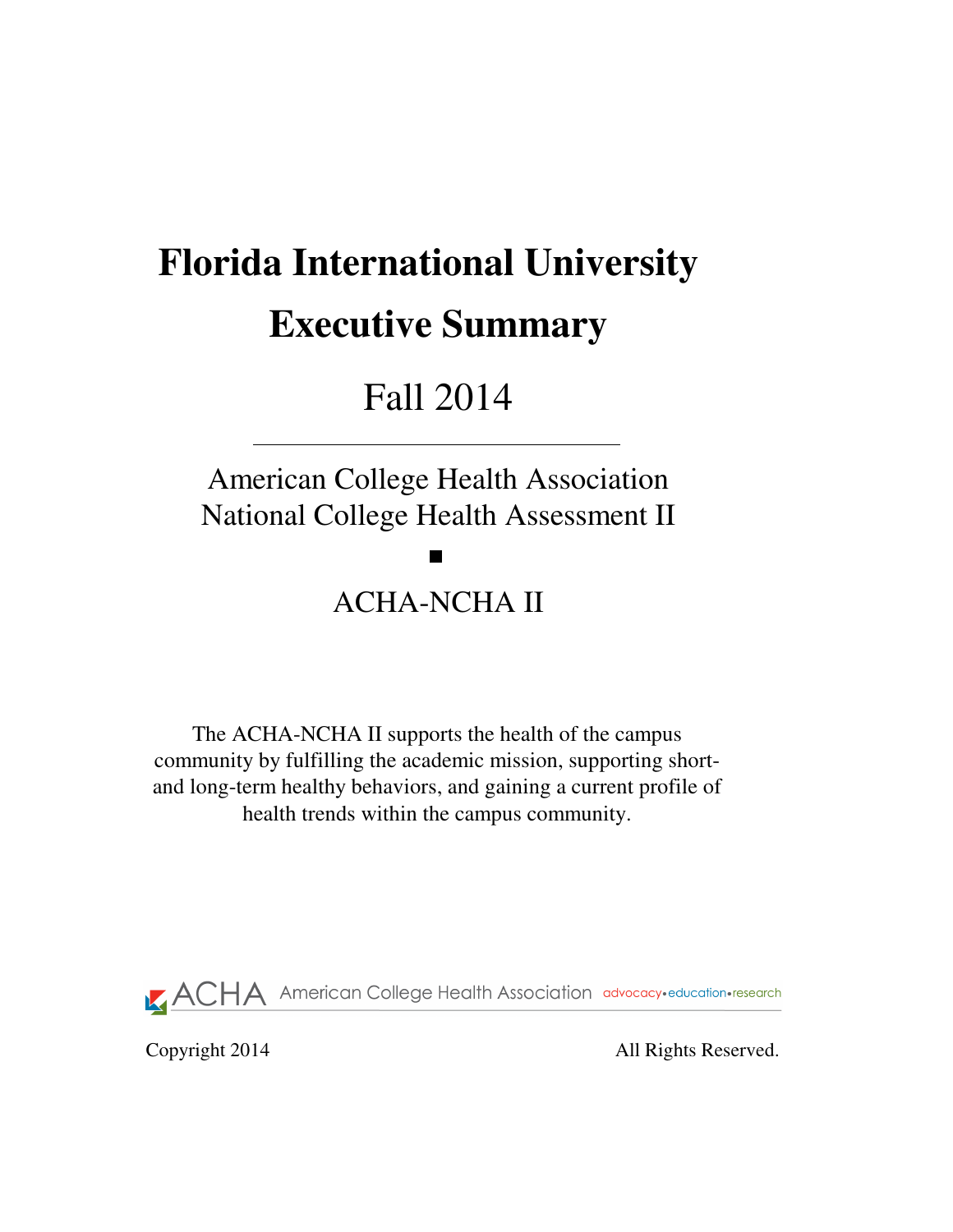## **Table of Contents**

#### I. Introduction 2

## II. Findings A. General Health of College Students 3 B. Disease and Injury Prevention 4 C. Academic Impacts 5 D. Violence, Abusive Relationships and Personal Safety 5 E. Alcohol, Tobacco, and Other Drug Use 6 F. Sexual Behavior 10 G. Nutrition and Exercise 12 H. Mental Health 13 I. Sleep 16 III. Demographics and Student Characteristics 17

 ACHA, the nation's principal advocate and leadership organization for college and university health, represents a diverse membership that provides and supports the delivery of health care and prevention and wellness services for the nation's 20 million college students. For more information about the association's programs and services, visit www.acha.org, and www.acha-ncha.org.

Suggested citation for this document:

 American College Health Association. American College Health Association-National College Health Assessment II: Florida International University Executive Summary Fall 2014. Hanover, MD: American College Health Association; 2014.

 $\blacksquare$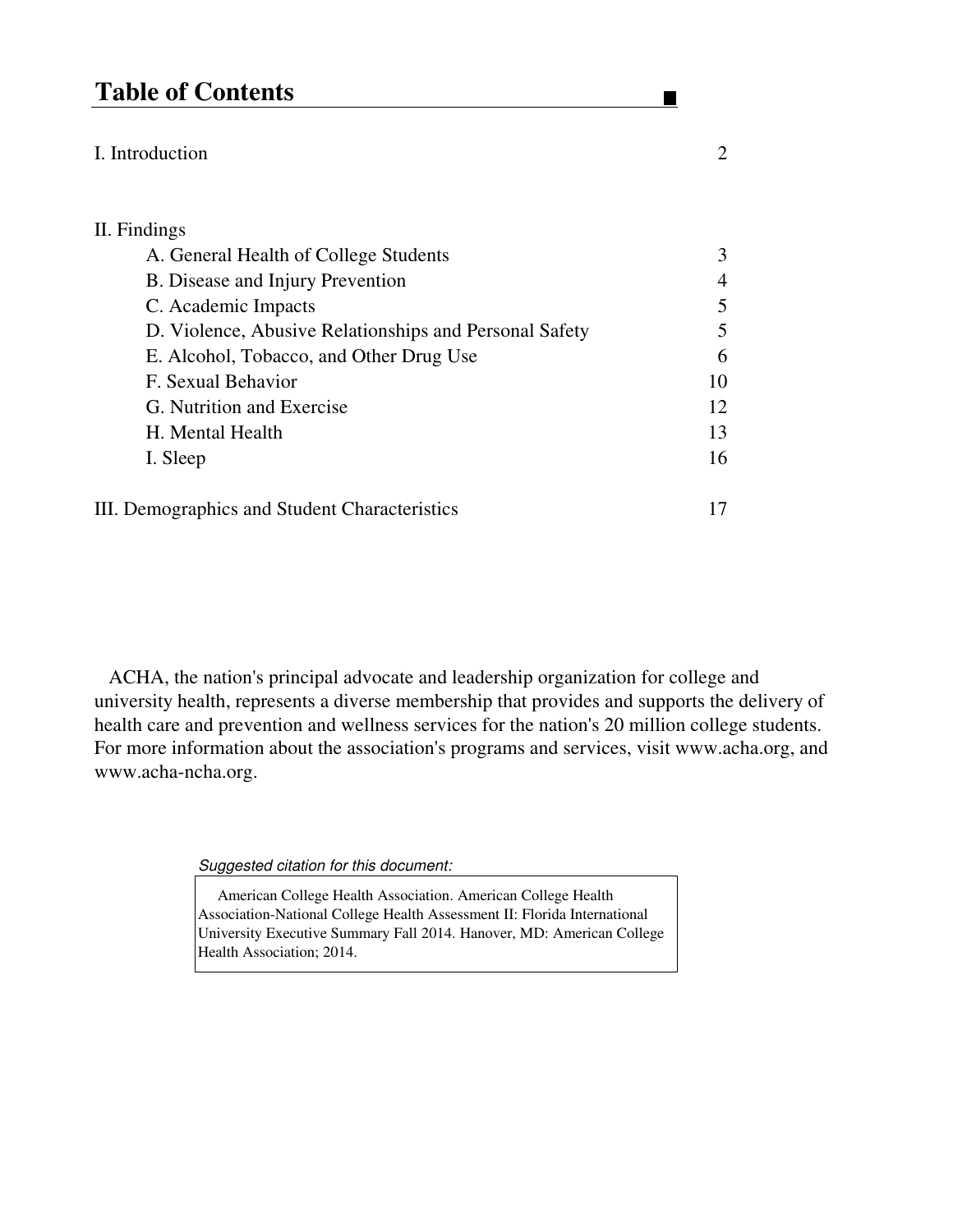## **Introduction**

 The ACHA-National College Health Assessment II (ACHA-NCHA II) is a national research survey organized by the American College Health Association (ACHA) to assist college health service providers, health educators, counselors, and administrators in collecting data about their students' habits, behaviors, and perceptions on the most prevalent health topics.

 $\blacksquare$ 

ACHA initiated the original ACHA-NCHA in 2000 and the instrument was used nation wide through the spring 2008 data collection period. The ACHA-NCHA now provides the largest known comprehensive data set on the health of college students, providing the college health and higher education fields with a vast spectrum of information on student health.

The revised survey, the ACHA-NCHA-II, was developed following a thorough pilot testing process. Although the general categories of information for which data are collected remain the same between the original ACHA-NCHA and this revised survey, a number of questions have been modified, and new questions have been added to monitor a variety of health constructs. Specific revisions include updated lists of illegal drugs, contraceptive methods, and vaccines. New items have been added to capture sleep behaviors, self-injury, the use/abuse of prescription drugs and additional mental health issues.

**Please note the ACHA-NCHA II is not appropriate for trend comparison of items from the original ACHA-NCHA survey.** A new baseline for ACHA-NCHA II began in the fall of 2008. Directly comparing pre- and post-redesign estimates on similar data points, without taking into account the impact of the survey's redesign, might lead to an erroneous conclusion. Documentation regarding the results of the pilot study and differences between the instruments can be obtained at the ACHA-NCHA website, www.acha-ncha.org.

For additional information about the survey's development, design, and methodology, email Mary Hoban, PhD, CHES, (mhoban@acha.org), E. Victor Leino, PhD (vleino@acha.org), or visit www.acha-ncha.org.

#### *Note on use of data:*

Missing values have been excluded from analysis. Students responding "not applicable" were excluded from several analyses, which are specifically noted throughout this document. All response categories were included, including "don't know" or "0" unless otherwise noted.

The overall response proportion was 3.4%. survey for Florida International University consisting of 344 respondents. This Executive Summary highlights results of the ACHA-NCHA II Fall 2014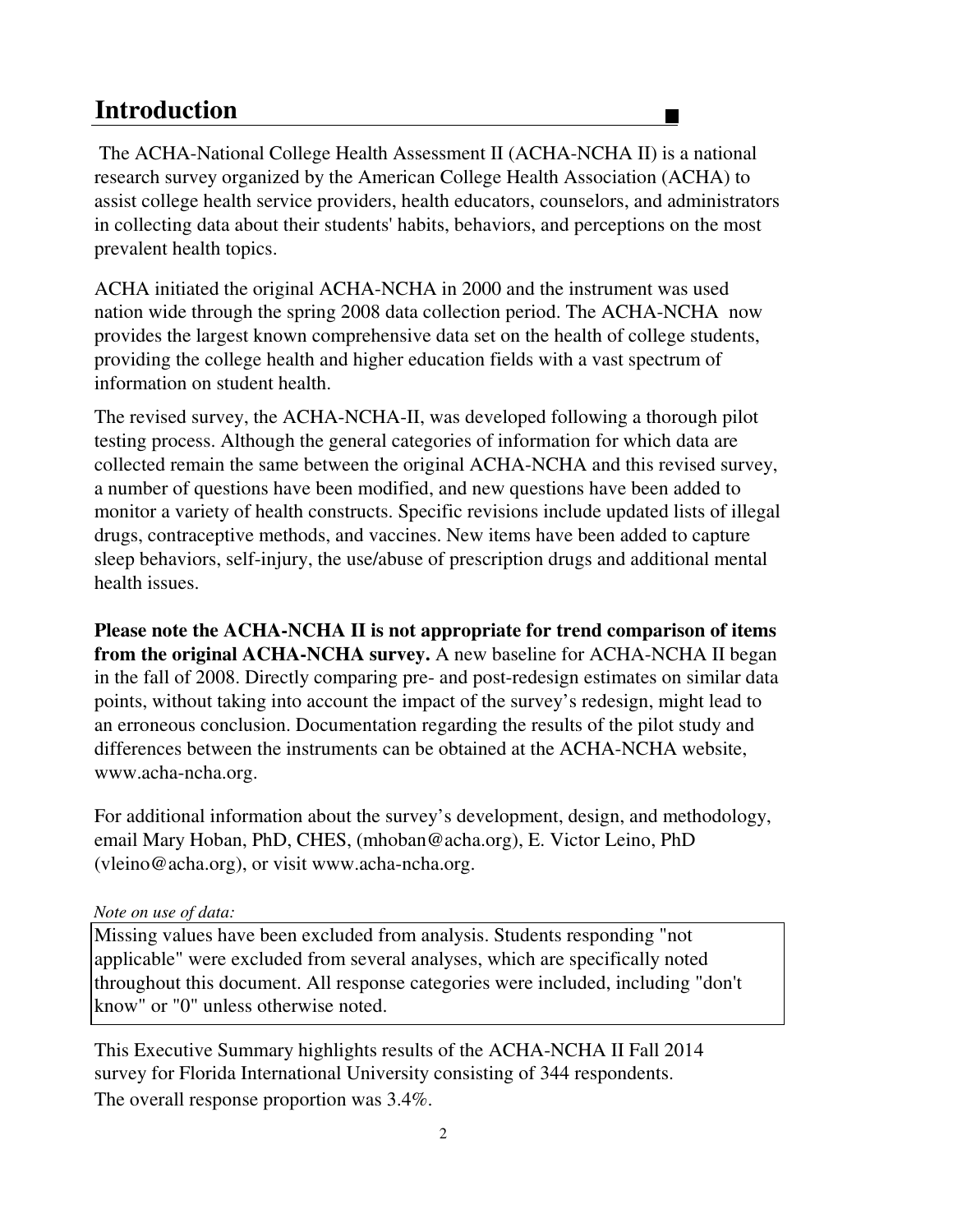#### **A. General Health of College Students**

■ 56.3 % of college students surveyed (58.9 % male and 55.2 % female) described their health as *very good or excellent .*

 $\blacksquare$ 

85.9 % of college students surveyed (86.7 % male and 85.6 % female) described their health as *good, very good or excellent .*

Proportion of college students who reported being diagnosed or treated by a professional for any of the following health problems within the last 12 months:

| Allergies:                   | 17.0 $%$ | Hepatitis B or C:            | $0.9 \%$  |
|------------------------------|----------|------------------------------|-----------|
|                              |          |                              |           |
| Asthma:                      | $7.3\%$  | High blood pressure:         | 2.1 $%$   |
| Back pain:                   | 9.6 $%$  | High cholesterol:            | 5.5 $%$   |
| Broken bone/Fracture/Sprain: | 3.8 $%$  | HIV infection:               | $0.3 \%$  |
| Bronchitis:                  | 4.7 $%$  | Irritable Bowel Syndrome:    | 3.5 $%$   |
| Chlamydia:                   | 1.8 $%$  | Migraine headache:           | $9.0 \%$  |
| Diabetes:                    | 1.5 $%$  | Mononucleosis:               | $0.9 \%$  |
| Ear infection:               | 4.4 $%$  | Pelvic Inflammatory Disease: | $0.3 \%$  |
| Endometriosis:               | $0.9 \%$ | Repetitive stress injury:    | $0.9 \%$  |
| Genital herpes:              | 1.2 $%$  | Sinus infection:             | $10.2 \%$ |
| Genital warts/HPV:           | $2.9 \%$ | Strep throat:                | 6.4 $%$   |
| Gonorrhea:                   | $0.6\%$  | Tuberculosis:                | $0.3 \%$  |
|                              |          | Urinary tract infection:     | 9.9%      |

■48.5 % of college students (33.3 % male, 53.8 % female) reported being diagnosed or treated by a professional with one or more of the above conditions within the last 12 months.

Proportion of college students who reported any of the following:

| Chronic illness (e.g., cancer, diabetes, auto-immune disorders)<br>Deafness/Hearing loss<br>Learning disability<br>Mobility/Dexterity disability<br>Partial sightedness/Blindness<br>Psychiatric condition<br>Speech or language disorder<br>Other disability | Attention Deficit and Hyperactivity Disorder (ADHD) | $8.2\%$  |
|---------------------------------------------------------------------------------------------------------------------------------------------------------------------------------------------------------------------------------------------------------------|-----------------------------------------------------|----------|
|                                                                                                                                                                                                                                                               |                                                     | 5.5 $%$  |
|                                                                                                                                                                                                                                                               |                                                     | $2.0 \%$ |
|                                                                                                                                                                                                                                                               |                                                     | 4.1 $%$  |
|                                                                                                                                                                                                                                                               |                                                     | $0.6 \%$ |
|                                                                                                                                                                                                                                                               |                                                     | 1.2 $%$  |
|                                                                                                                                                                                                                                                               |                                                     | $8.2 \%$ |
|                                                                                                                                                                                                                                                               |                                                     | 1.8 $%$  |
|                                                                                                                                                                                                                                                               |                                                     | 1.8 $%$  |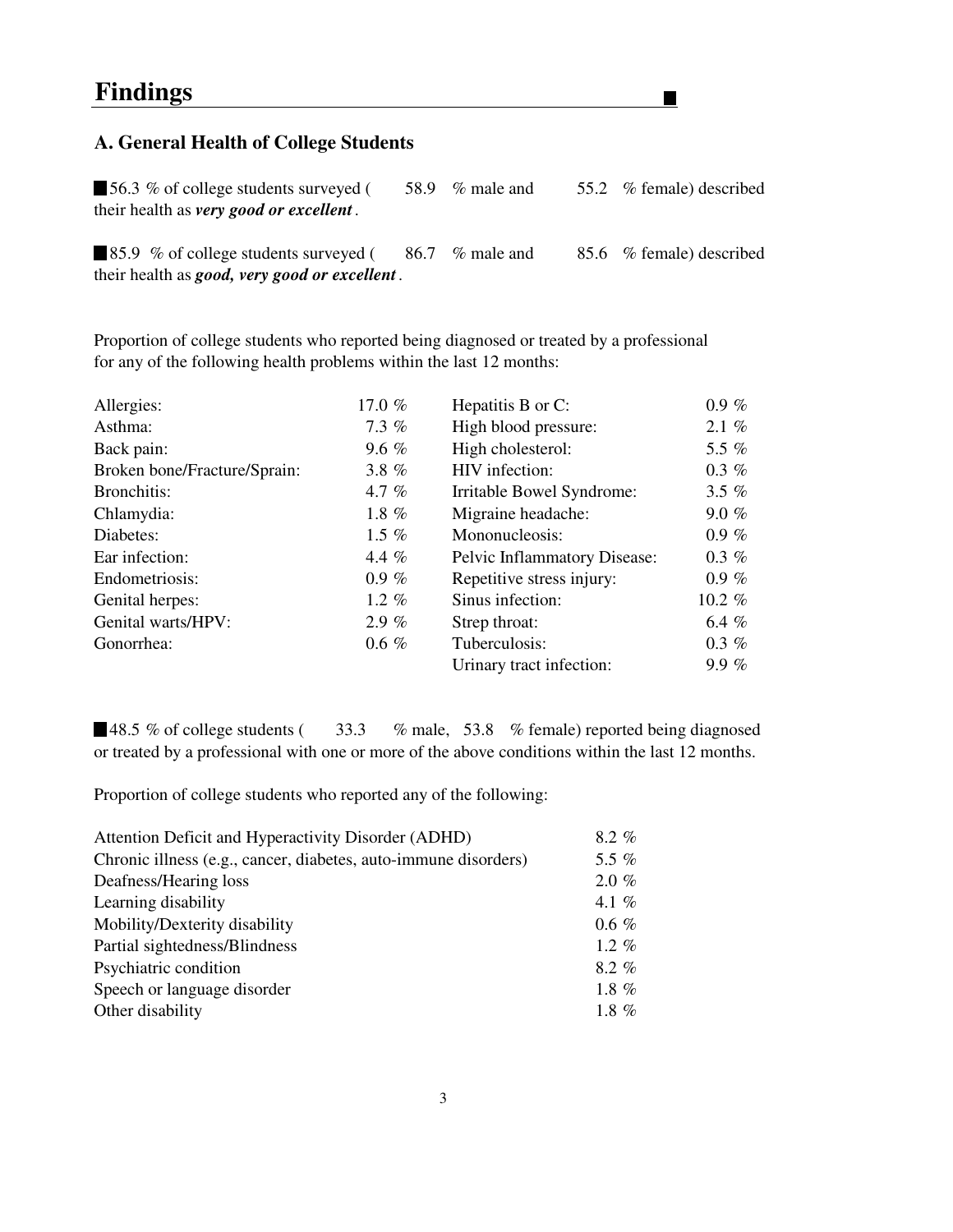#### **B. Disease and Injury Prevention**

College students reported receiving the following vaccinations (shots):

- 56.5 % reported receiving vaccination against hepatitis B.
- 35.9 % reported receiving vaccination against Human Papillomavirus/HPV (cervical cancer vaccine).
- 25.9 % reported receiving vaccination against influenza (flu) in the last 12 months (shot or nasal mist).
- 66.0 % reported receiving vaccination against measles, mumps, rubella.
- 48.8 % reported receiving vaccination against meningococcal meningitis.
- 50.3 % reported receiving vaccination against varicella (chicken pox).

Other disease prevention practices reported by college students:

- 58.6 % reported having a dental exam and cleaning in the last 12 months.
- 32.2 % of males reported performing a testicular self exam in the last 30 days.
- 49.2 % of females reported performing a breast self exam in the last 30 days.
- $\blacksquare$  53.5 % of females reported having a routine gynecological exam in the last 12 months.
- $\blacksquare$  48.4 % reported using sunscreen regularly with sun exposure.
- 43.6 % reported ever being tested for Human Immunodeficiency Virus (HIV) infection.

College students reported the following behaviors within the last 12 months:

| Percent (%)            | N/A, did not do this<br>activity within the<br>last 12 months | Never* | Rarely or<br>sometimes* | Mostly or<br>always* |
|------------------------|---------------------------------------------------------------|--------|-------------------------|----------------------|
| Wear a seatbelt when   |                                                               |        |                         |                      |
| you rode in a car      | 1.2                                                           | 0.9    | 2.4                     | 96.7                 |
| Wear a helmet when you |                                                               |        |                         |                      |
| rode a bicycle         | 53.4                                                          | 50.3   | 23.9                    | 25.8                 |
| Wear a helmet when you |                                                               |        |                         |                      |
| rode a motorcycle      | 84.5                                                          | 24.5   | 15.1                    | 60.4                 |
| Wear a helmet when you |                                                               |        |                         |                      |
| were inline skating    | 81.3                                                          | 53.1   | 17.2                    | 29.7                 |

*\* Students responding "N/A, did not do this activity within the last 12 months" were excluded.*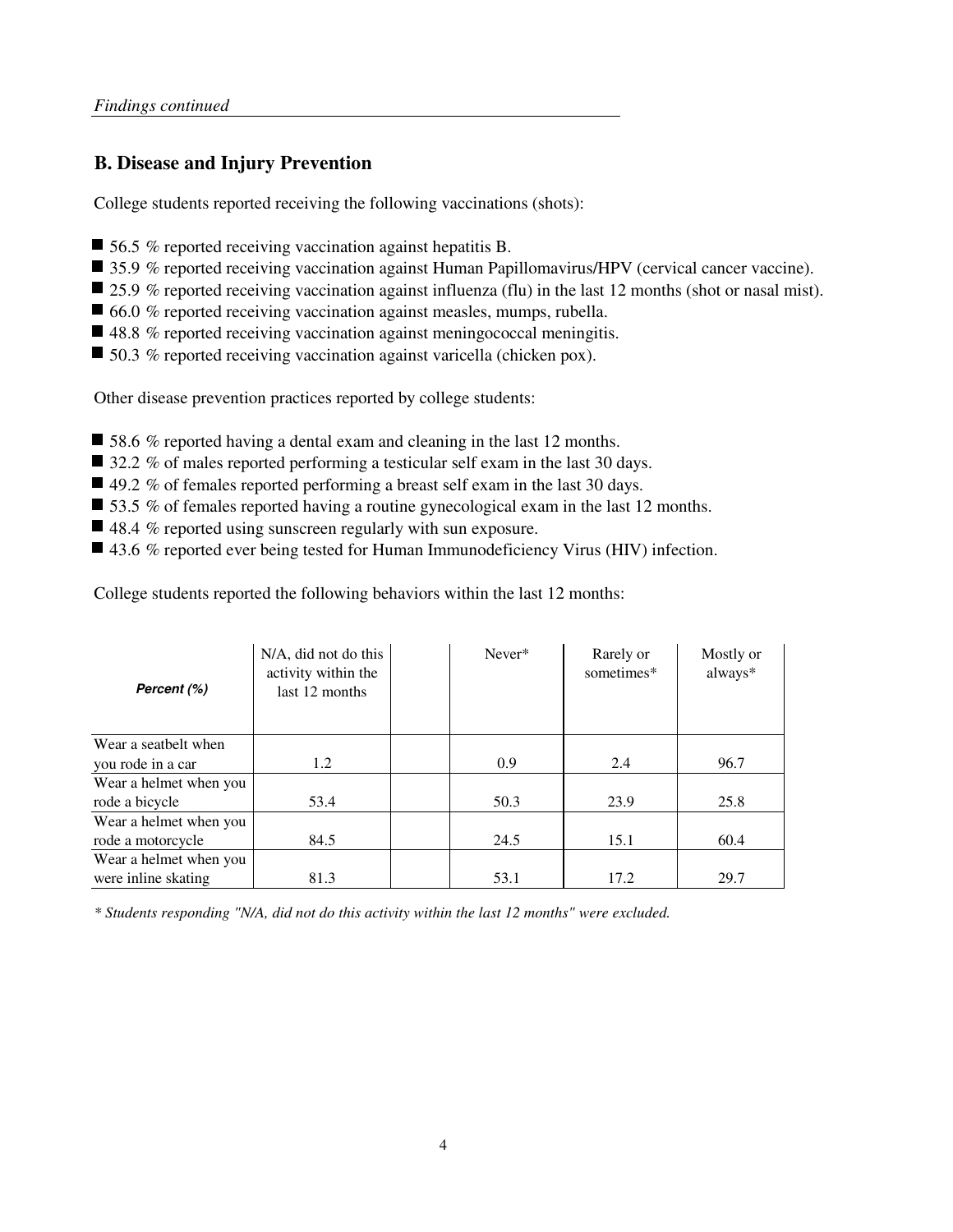### **C. Academic Impacts**

academic performance, defined as: received a lower grade on an exam, or an important project; received a lower grade in the course; received an incomplete or dropped the course; or experienced a significant disruption in thesis, dissertation, research, or practicum work; (listed alphabetically): Within the last 12 months, students reported the following factors affecting their individual

| Alcohol use:                               | 1.5 $%$  | Gambling:                        | $0.6 \%$ |
|--------------------------------------------|----------|----------------------------------|----------|
| Allergies:                                 | 2.4%     | Homesickness:                    | $2.1 \%$ |
| Anxiety:                                   | 24.3 %   | Injury:                          | $2.0 \%$ |
| Assault (physical):                        | $0.6 \%$ | Internet use/computer games:     | 15.6 %   |
| Assault (sexual):                          | 1.5 $%$  | Learning disability:             | 4.1 $%$  |
| Attention Deficit/Hyperactivity Disorder:  | 6.5 $%$  | Participation in extracurricular |          |
| Cold/Flu/Sore throat:                      | 11.4 $%$ | activities:                      | $7.9\%$  |
| Concern for a troubled friend              |          | Pregnancy (yours or partner's):  | 1.5 $%$  |
| or family member:                          | 13.2 %   | Relationship difficulties:       | 12.6 $%$ |
| Chronic health problem or serious illness: | $3.2 \%$ | Roommate difficulties:           | $2.9\%$  |
| Chronic pain:                              | $2.3\%$  | Sexually transmitted disease/    |          |
| Death of a friend or family member:        | 6.2 $%$  | infection (STD/I):               | $0.6 \%$ |
| Depression:                                | 17.7 $%$ | Sinus infection/Ear infection/   |          |
| Discrimination:                            | 1.5 $%$  | Bronchitis/Strep throat:         | 4.7 $%$  |
| Drug use:                                  | 2.1%     | Sleep difficulties:              | 22.5 %   |
| Eating disorder/problem:                   | 2.4 $%$  | Stress:                          | 35.7 %   |
| Finances:                                  | 14.2 %   | Work:                            | 20.8 %   |
|                                            |          | Other:                           | 3.9%     |

#### **D. Violence, Abusive Relationships and Personal Safety**

Within the last 12 months, college students reported experiencing:

| Percent (%)                                      | Male | Female | <b>Total</b> |
|--------------------------------------------------|------|--------|--------------|
| A physical fight                                 | 6.7  | 3.2    | 4.4          |
| A physical assault (not sexual assault)          | 2.2  | 2.0    | 2.0          |
| A verbal threat                                  | 25.8 | 14.6   | 17.8         |
| Sexual touching without their consent            | 6.7  | 6.7    | 7.0          |
| Sexual penetration attempt without their consent | 2.2  | 2.8    | 2.9          |
| Sexual penetration without their consent         | 2.2  | 2.0    | 2.3          |
| Stalking                                         | 3.4  | 8.3    | 7.3          |
| An emotionally abusive intimate relationship     | 9.0  | 8.7    | 9.0          |
| A physically abusive intimate relationship       | 2.2  | 2.0    | 2.3          |
| A sexually abusive intimate relationship         | 0.0  | 0.8    | 0.9          |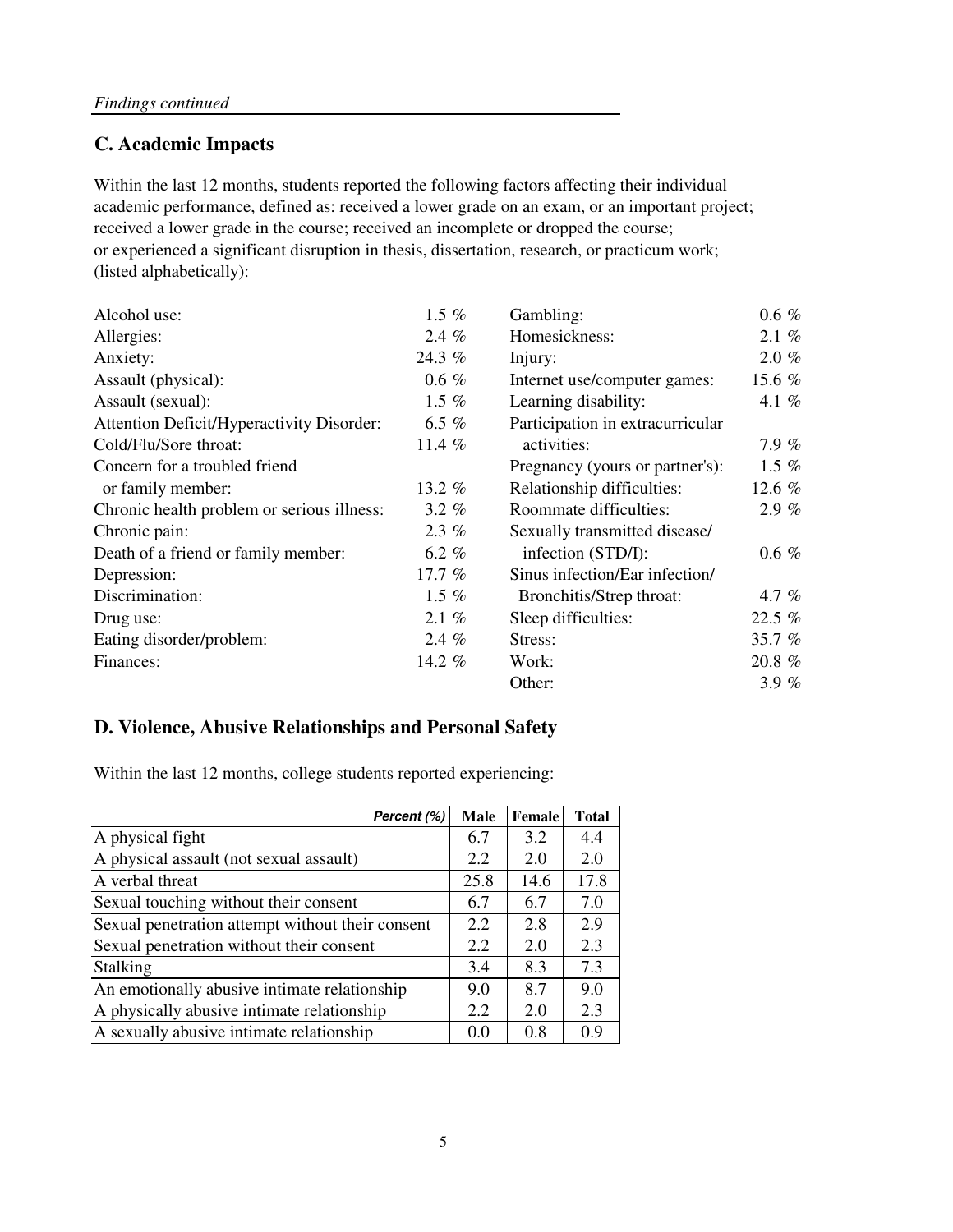College students reported feeling *very safe* :

|                                    | Percent (%) | <b>Male</b> | <b>Female</b> | <b>Total</b> |
|------------------------------------|-------------|-------------|---------------|--------------|
| On their campus (daytime)          |             | 93.3        | 81.0          | 84.3         |
| On their campus (nighttime)        |             | 49.4        | 21.7          | 29.2         |
| In the community surrounding their |             |             |               |              |
| school (daytime)                   |             | 49.4        | 43.1          | 44.6         |
| In the community surrounding their |             |             |               |              |
| school (nighttime)                 |             | 29.2        | 150           | 18.7         |

#### **E. Alcohol, Tobacco, and Other Drug Use**

Reported use versus perceived use - reported use for all students within the past 30 days compared with how often students perceived the typical student on campus used substances within the same time period. The last line of each table combines all categories of any use in the last 30 days.

| <b>Alcohol</b>                    | <b>Actual Use</b> |               |              | <b>Perceived Use</b> |             |        |              |
|-----------------------------------|-------------------|---------------|--------------|----------------------|-------------|--------|--------------|
| Percent (%)                       | <b>Male</b>       | <b>Female</b> | <b>Total</b> |                      | <b>Male</b> | Female | <b>Total</b> |
| Never used                        | 26.4              | 20.3          | 21.8         |                      | 11.4        | 7.2    | 8.3          |
| Used, but not in the last 30 days | 9.2               | 18.7          | 16.2         |                      | 2.3         | 1.2    | 1.5          |
| Used 1-9 days                     | 51.7              | 48.6          | 49.3         |                      | 29.5        | 30.0   | 30.1         |
| Used 10-29 days                   | 11.5              | 11.2          | 11.5         |                      | 43.2        | 41.2   | 41.6         |
| Used all 30 days                  | 1.1               | 1.2           | 1.2          |                      | 13.6        | 20.4   | 18.6         |
| Any use within the last 30 days   | 64.4              | 61.0          | 61.9         |                      | 86.4        | 91.6   | 90.3         |

| <b>Actual Use</b> |              | <b>Perceived Use</b> |             |        |              |  |
|-------------------|--------------|----------------------|-------------|--------|--------------|--|
| Female            | <b>Total</b> |                      | <b>Male</b> | Female | <b>Total</b> |  |
| 20.3              | 21.8         |                      | 11.4        | 7.2    | 8.3          |  |
| 18.7              | 16.2         |                      | 2.3         | 1.2    | 1.5          |  |
| 48.6              | 49.3         |                      | 29.5        | 30.0   | 30.1         |  |
| 11.2              | 11.5         |                      | 43.2        | 41.2   | 41.6         |  |
| 1.2               | 1.2          |                      | 13.6        | 20.4   | 18.6         |  |
|                   |              |                      |             |        |              |  |
| 61.0              | 61.9         |                      |             | 91.6   | 90.3         |  |

| <b>Cigarette</b>                  | <b>Actual Use</b> |               |              | <b>Perceived Use</b> |             |        |              |
|-----------------------------------|-------------------|---------------|--------------|----------------------|-------------|--------|--------------|
| Percent (%)                       | Male              | <b>Female</b> | <b>Total</b> |                      | <b>Male</b> | Female | <b>Total</b> |
| Never used                        | 69.3              | 79.8          | 76.8         |                      | 22.7        | 9.6    | 13.0         |
| Used, but not in the last 30 days | 17.0              | 11.9          | 13.2         |                      | 11.4        | 8.8    | 9.4          |
| Used 1-9 days                     | 8.0               | 4.8           | 5.9          |                      | 40.9        | 35.2   | 36.9         |
| Used 10-29 days                   | 3.4               | 0.8           | 1.5          |                      | 15.9        | 23.6   | 21.5         |
| Used all 30 days                  | 2.3               | 2.8           | 2.6          |                      | 9.1         | 22.8   | 19.2         |
|                                   |                   |               |              |                      |             |        |              |
| Any use within the last 30 days   | 13.6              | 8.3           | 10.0         |                      | 65.9        | 81.6   | 77.6         |

| Marijuana                         | <b>Actual Use</b> |               |              | <b>Perceived Use</b> |             |        |              |
|-----------------------------------|-------------------|---------------|--------------|----------------------|-------------|--------|--------------|
| Percent (%)                       | Male              | <b>Female</b> | <b>Total</b> |                      | <b>Male</b> | Female | <b>Total</b> |
| Never used                        | 58.4              | 64.1          | 62.5         |                      | 14.8        | 8.9    | 10.4         |
| Used, but not in the last 30 days | 22.5              | 21.9          | 22.3         |                      | 10.2        | 3.2    | 5.0          |
| Used 1-9 days                     | 14.6              | 9.6           | 10.9         |                      | 37.5        | 34.7   | 35.3         |
| Used 10-29 days                   | 4.5               | 1.6           | 2.3          |                      | 28.4        | 30.2   | 30.0         |
| Used all 30 days                  | 0.0               | 2.8           | 2.1          |                      | 9.1         | 23.0   | 19.3         |
| Any use within the last 30 days   | 19.1              | 13.9          | 15.2         |                      | 75.0        | 87.9   | 84.6         |

| <b>Perceived Use</b> |                     |      |  |  |  |  |
|----------------------|---------------------|------|--|--|--|--|
| <b>Male</b>          | <b>Female</b> Total |      |  |  |  |  |
| 22.7                 | 9.6                 | 13.0 |  |  |  |  |
| 11.4                 | 8.8                 | 9.4  |  |  |  |  |
| 40.9                 | 35.2                | 36.9 |  |  |  |  |
| 15.9                 | 23.6                | 21.5 |  |  |  |  |
| 9.1                  | 22.8                | 19.2 |  |  |  |  |
|                      |                     |      |  |  |  |  |
| 65.9                 | 81.6                | 77.6 |  |  |  |  |

#### **Perceived Use**

| <b>Male</b> | Female | <b>Total</b> |
|-------------|--------|--------------|
| 14.8        | 8.9    | 10.4         |
| 10.2        | 3.2    | 5.0          |
| 37.5        | 34.7   | 35.3         |
| 28.4        | 30.2   | 30.0         |
| 9.1         | 23.0   | 19.3         |
|             |        |              |
| 75.0        | 87.9   | 84.6         |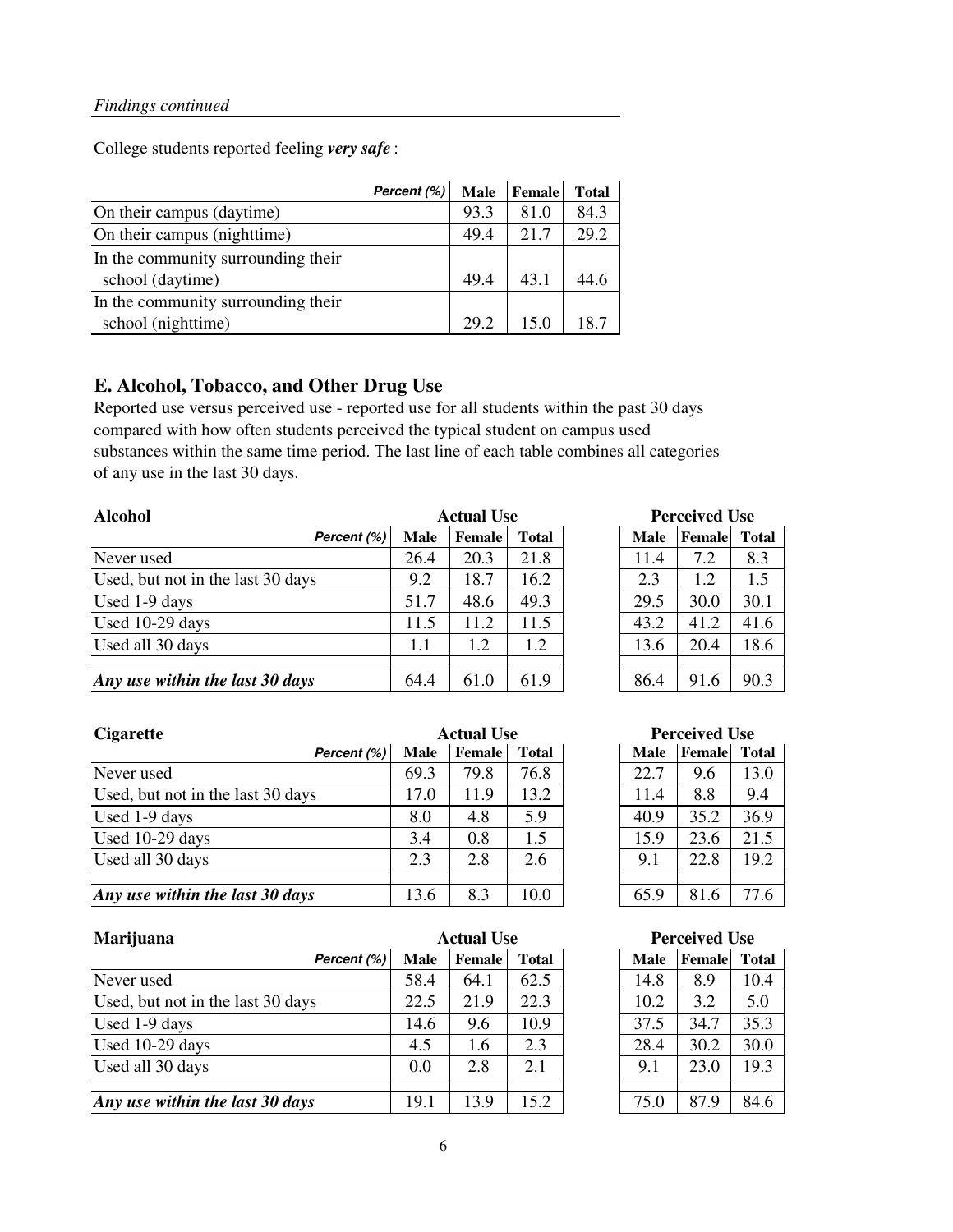| Tobacco from a water pipe (hookah) |             | <b>Actual Use</b> |              |  |             | <b>Perceived Use</b> |              |
|------------------------------------|-------------|-------------------|--------------|--|-------------|----------------------|--------------|
| Percent (%)                        | <b>Male</b> | <b>Female</b>     | <b>Total</b> |  | <b>Male</b> | Female               | <b>Total</b> |
| Never used                         | 69.3        | 75.3              | 73.5         |  | 20.2        | 10.5                 | 13.0         |
| Used, but not in the last 30 days  | 20.5        | 20.7              | 20.9         |  | 13.5        | 7.7                  | 9.2          |
| Used 1-9 days                      | 10.2        | 4.0               | 5.6          |  | 44.9        | 50.8                 | 49.4         |
| Used 10-29 days                    | 0.0         | 0.0               | 0.0          |  | 14.6        | 23.0                 | 20.7         |
| Used all 30 days                   | 0.0         | 0.0               | 0.0          |  | 6.7         | 8.1                  | 7.7          |
|                                    |             |                   |              |  |             |                      |              |
| Any use within the last 30 days    | 10.2        | 4.0               | 5.6          |  | 66.3        | 81.9                 | 77.8         |

| <b>Perceived Use</b> |                     |      |  |  |  |  |
|----------------------|---------------------|------|--|--|--|--|
| <b>Male</b>          | <b>Female</b> Total |      |  |  |  |  |
| 20.2                 | 10.5                | 13.0 |  |  |  |  |
| 13.5                 | 7.7                 | 9.2  |  |  |  |  |
| 44.9                 | 50.8                | 49.4 |  |  |  |  |
| 14.6                 | 23.0                | 20.7 |  |  |  |  |
| 6.7                  | 8.1                 | 7.7  |  |  |  |  |
|                      |                     |      |  |  |  |  |
| 66.3                 | 81.9                | 77.8 |  |  |  |  |

| All other drugs combined <sup>®</sup> |      | <b>Actual Use</b> |              |  | <b>Perceived Use</b> |        |              |  |
|---------------------------------------|------|-------------------|--------------|--|----------------------|--------|--------------|--|
| Percent (%)                           | Male | Female            | <b>Total</b> |  | <b>Male</b>          | Female | <b>Total</b> |  |
| Never used                            | 68.5 | 77.8              | 75.1         |  | 16.7                 | 10.4   | 12.1         |  |
| Used, but not in the last 30 days     | 21.3 | 16.7              | 17.8         |  | 12.2                 | 6.0    | 7.6          |  |
| Used 1-9 days                         | 7.9  | 4.0               | 5.3          |  | 45.6                 | 34.1   | 37.4         |  |
| Used 10-29 days                       | 2.2  | 0.8               | 1.2          |  | 15.6                 | 29.7   | 25.9         |  |
| Used all 30 days                      | 0.0  | 0.8               | 0.6          |  | 10.0                 | 19.7   | 17.1         |  |
|                                       |      |                   |              |  |                      |        |              |  |
| Any use within the last 30 days       | 10.1 | 5.6               | 7.0          |  | 71.1                 | 83.5   | 80.3         |  |

| <b>Actual Use</b> |               |              | <b>Perceived Use</b> |        |              |  |  |
|-------------------|---------------|--------------|----------------------|--------|--------------|--|--|
|                   | <b>Female</b> | <b>Total</b> | <b>Male</b>          | Female | <b>Total</b> |  |  |
|                   | 77.8          | 75.1         | 16.7                 | 10.4   | 12.1         |  |  |
|                   | 16.7          | 17.8         | 12.2                 | 6.0    | 7.6          |  |  |
|                   | 4.0           | 5.3          | 45.6                 | 34.1   | 37.4         |  |  |
|                   | 0.8           | 1.2          | 15.6                 | 29.7   | 25.9         |  |  |
|                   | 0.8           | 0.6          | 10.0                 | 19.7   | 17.1         |  |  |
|                   |               |              |                      |        |              |  |  |
|                   | 5.6           | 7.0          | 71.1                 | 83.5   | 80.3         |  |  |

\* Includes cigars, smokeless tobacco, cocaine, methamphetamine, other amphetamines, sedatives, hallucinogens, anabolic steroids, opiates, inhalants, MDMA, other club drugs, other illegal drugs. (Excludes alcohol, cigarettes, tobacco from a water pipe, and marijuana).

■ 5.6 % of college students reported driving after having 5 or more drinks in the last 30 days.<sup>\*</sup> ■ 43.8 % of college students reported driving after having *any alcohol* in the last 30 days.<sup>\*</sup> *\*Students responding "N/A, don't drive" and "N/A don't drink" were excluded from this analysis.*

Estimated Blood Alcohol Concentration (or eBAC) of college students reporting 1 or more drinks the last time they "partied" or socialized. **Students reporting 0 drinks were excluded from the analysis**. Due to the improbability of a student surviving a drinking episode resulting in an extremely high eBAC, all students with an eBAC of 0.50 or higher are also omitted from these eBAC figures. eBAC is an estimated figure based on the reported number of drinks consumed during the last time they "partied" or socialized, their approximate time of consumption, sex, weight, and the average rate of ethanol metabolism.

| <b>Estimated BAC</b> | Percent (%) | Male | Female | <b>Total</b> |
|----------------------|-------------|------|--------|--------------|
| < .08                |             | 88.7 | 80.1   | 82.4         |
| < 0.10               |             | 98.4 | 90.3   | 92.4         |
|                      |             |      |        |              |
| Mean                 |             | 0.02 | 0.04   | 0.04         |
| Median               |             | 0.01 | 0.03   | 0.02         |
| <b>Std Dev</b>       |             | 0.03 | 0.05   | 0.05         |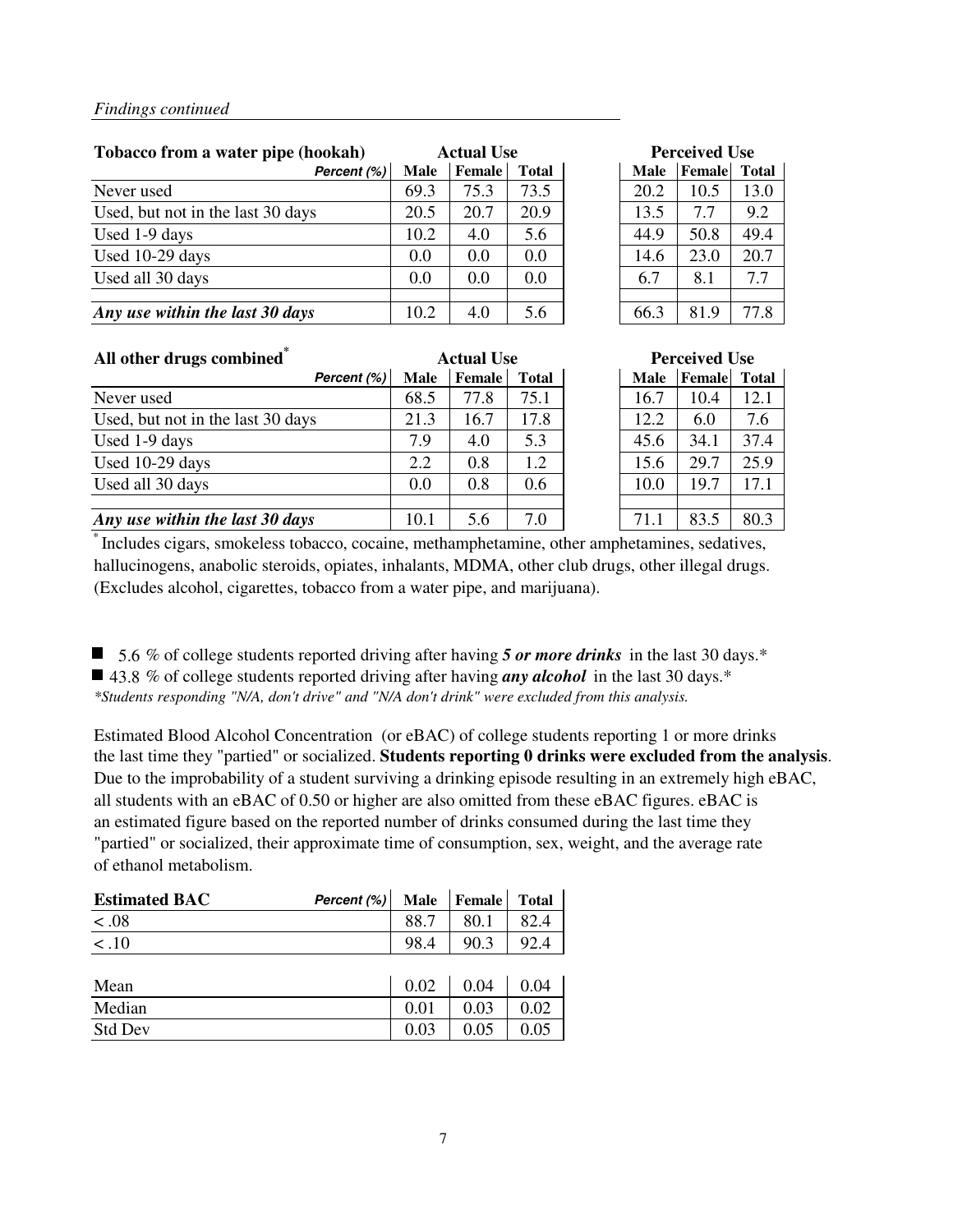Reported number of drinks consumed the last time students "partied" or socialized. Only students reporting one or more drinks were included.

| Number of drinks* | Percent (%) | <b>Male</b> | <b>Female</b> | <b>Total</b> |
|-------------------|-------------|-------------|---------------|--------------|
| 4 or fewer        |             | 73.0        | 82.5          | 79.7         |
| $\overline{5}$    |             | 11.1        | 9.0           | 9.5          |
| 6                 |             | 4.8         | 4.5           | 5.0          |
| or more           |             | 11.1        | 4.0           | 5.8          |
|                   |             |             |               |              |
| Mean              |             | 3.55        | 2.94          | 3.11         |
| Median            |             | 3.00        | 3.00          | 3.00         |
| <b>Std Dev</b>    |             | 2.64        | 1.86          | 2.11         |

*\* Students reporting 0 drinks were excluded.*

Reported number of times college students consumed five or more drinks in a sitting within the last two weeks:

|                 | Percent (%) | <b>Male</b> | Female | <b>Total</b> |
|-----------------|-------------|-------------|--------|--------------|
| N/A don't drink |             | 28.9        | 22.3   | 24.0         |
| None            |             | 42.2        | 54.2   | 50.9         |
| 1-2 times       |             | 15.6        | 18.3   | 17.8         |
| 3-5 times       |             | 10.0        | 3.6    | 5.3          |
| 6 or more times |             | 3.3         | 1.6    | 2.0          |

Percent of college students who reported using prescription drugs that were not prescribed to them within the last 12 months:

|                             | Percent (%) | <b>Male</b> | Female | <b>Total</b> |
|-----------------------------|-------------|-------------|--------|--------------|
| Antidepressants             |             | 2.2         | 1.2    | 1.5          |
| Erectile dysfunction drugs  |             | 2.2         | 0.0    | 0.6          |
| Pain killers                |             | 5.6         | 6.3    | 6.1          |
| Sedatives                   |             | 5.6         | 2.4    | 3.2          |
| Stimulants                  |             | 5.6         | 9.1    | 8.2          |
|                             |             |             |        |              |
| Used 1 or more of the above |             | 11.2        | 14.6   | 13.7         |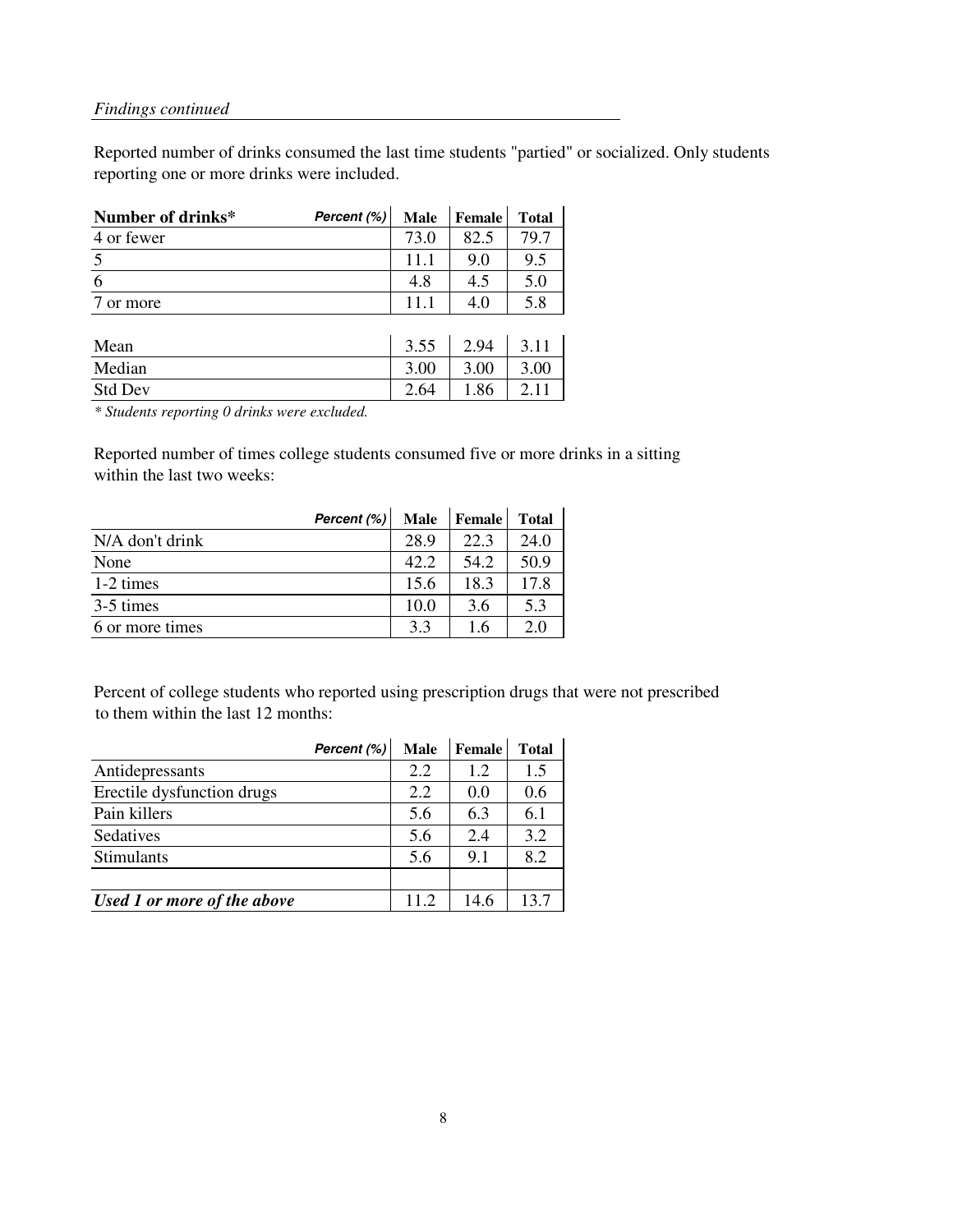College students reported doing the following *most of the time* or *always* when they "partied" or socialized during the last 12 months:\*

| Percent (%)                                                  | Male  | Female | <b>Total</b> |
|--------------------------------------------------------------|-------|--------|--------------|
| Alternate non-alcoholic with alcoholic beverages             | 22.6  | 33.7   | 30.9         |
| Avoid drinking games                                         | 44.4  | 48.5   | 47.7         |
| Choose not to drink alcohol                                  | 26.6  | 30.3   | 29.3         |
| Determine in advance not to exceed a set number of drinks    | 51.6  | 53.4   | 53.2         |
| Eat before and/or during drinking                            | 76.6  | 79.3   | 78.7         |
| Have a friend let you know when you have had enough          | 37.5  | 40.1   | 39.3         |
| Keep track of how many drinks being consumed                 | 71.9  | 76.6   | 75.5         |
| Pace drinks to one or fewer an hour                          | 37.5  | 51.3   | 47.6         |
| Stay with the same group of friends the entire time drinking | 95.3  | 91.1   | 92.2         |
| Stick with only one kind of alcohol when drinking            | 50.8  | 68.9   | 64.5         |
| Use a designated driver                                      | 66.1  | 80.0   | 76.3         |
|                                                              |       |        |              |
| Reported one or more of the above                            | 100.0 | 96.6   | 97.4         |

*\*Students responding "N/A, don't drink" were excluded from this analysis.*

College students who drank alcohol reported experiencing the following in the last 12 months when drinking alcohol:\*

|                                            | Percent (%) | <b>Male</b> | Female | <b>Total</b> |
|--------------------------------------------|-------------|-------------|--------|--------------|
| Did something you later regretted          |             | 21.9        | 18.9   | 20.0         |
| Forgot where you were or what you did      |             | 15.4        | 16.7   | 16.7         |
| Got in trouble with the police             |             | 7.7         | 1.1    | 2.7          |
| Someone had sex with me without my consent |             | 3.1         | 1.6    | 2.4          |
| Had sex with someone without their consent |             | 1.5         | 0.5    | 0.8          |
| Had unprotected sex                        |             | 19.7        | 19.1   | 19.2         |
| Physically injured yourself                |             | 6.1         | 5.9    | 6.3          |
| Physically injured another person          |             | 1.5         | 0.5    | 0.8          |
| Seriously considered suicide               |             | 4.5         | 2.1    | 2.7          |
|                                            |             |             |        |              |
| Reported one or more of the above          |             | 38.8        | 36.5   | 37.3         |

*\*Students responding "N/A, don't drink" were excluded from this analysis.*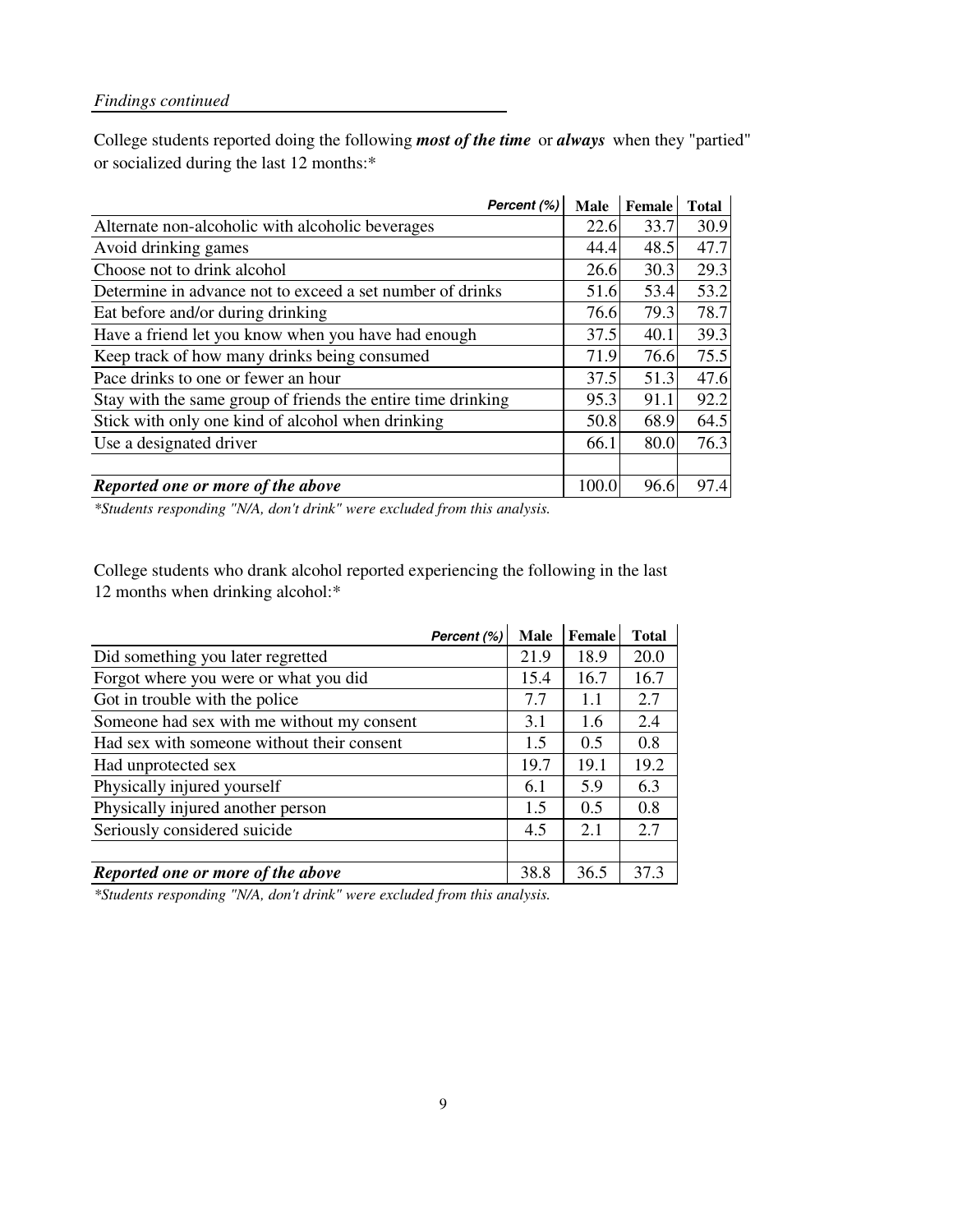### **F. Sexual Behavior**

College students reported having the following number of sexual partners (oral sex, vaginal or anal intercourse) within the last 12 months:

|           | Percent (%) | <b>Male</b> | <b>Female</b> | <b>Total</b> |
|-----------|-------------|-------------|---------------|--------------|
| None      |             | 36.4        | 27.7          | 29.8         |
|           |             | 38.6        | 54.9          | 50.6         |
| ာ         |             | 8.0         | 9.1           | 8.8          |
| 2         |             | 6.8         | 4.3           | 5.0          |
| 4 or more |             | 10.2        | 4.0           | 5.8          |

Number of partners among students reporting to have at least one sexual partner within the last 12 months:\*

|                | <b>Male</b> | Female | Total |
|----------------|-------------|--------|-------|
| Mean           | 2.71        | 1.53   |       |
| Median         | 1.00        | .00    | .00   |
| <b>Std Dev</b> | 3.97        | 37     |       |

*\*Students reporting 0 sexual partners within the last 12 months were excluded.*

College students reported having oral, vaginal or anal sex in the last 30 days:

#### **Oral sex within the past 30 days**

| Percent (%) Male Female Total                                  |              |      |      |
|----------------------------------------------------------------|--------------|------|------|
| No, have never done this sexual activity                       | $27.0 \perp$ | 25.2 | 25.6 |
| No, have done this sexual activity but not in the last 30 days | 28.1         | 25.2 | 25.9 |
| Yes                                                            | 44.9         | 49.6 | 48.5 |

#### **Vaginal sex within the past 30 days**

| vaginal sex within the past 50 days                            |      |      |      |
|----------------------------------------------------------------|------|------|------|
| Percent $(\%)$ Male Female Total                               |      |      |      |
| No, have never done this sexual activity                       | 34.4 | 28.4 | 29.9 |
| No, have done this sexual activity but not in the last 30 days | 24.4 | 17.2 | 19.1 |
| Yes                                                            | 41.1 | 54.4 | 51.0 |

#### **Anal sex within the past 30 days**

| Percent (%) Male Female Total                                  |      |       |      |
|----------------------------------------------------------------|------|-------|------|
| No, have never done this sexual activity                       | 64.0 | 167.7 | 66.6 |
| No, have done this sexual activity but not in the last 30 days | 25.8 | 25.8  | 25.7 |
| Yes                                                            | 10.1 | 6.5   |      |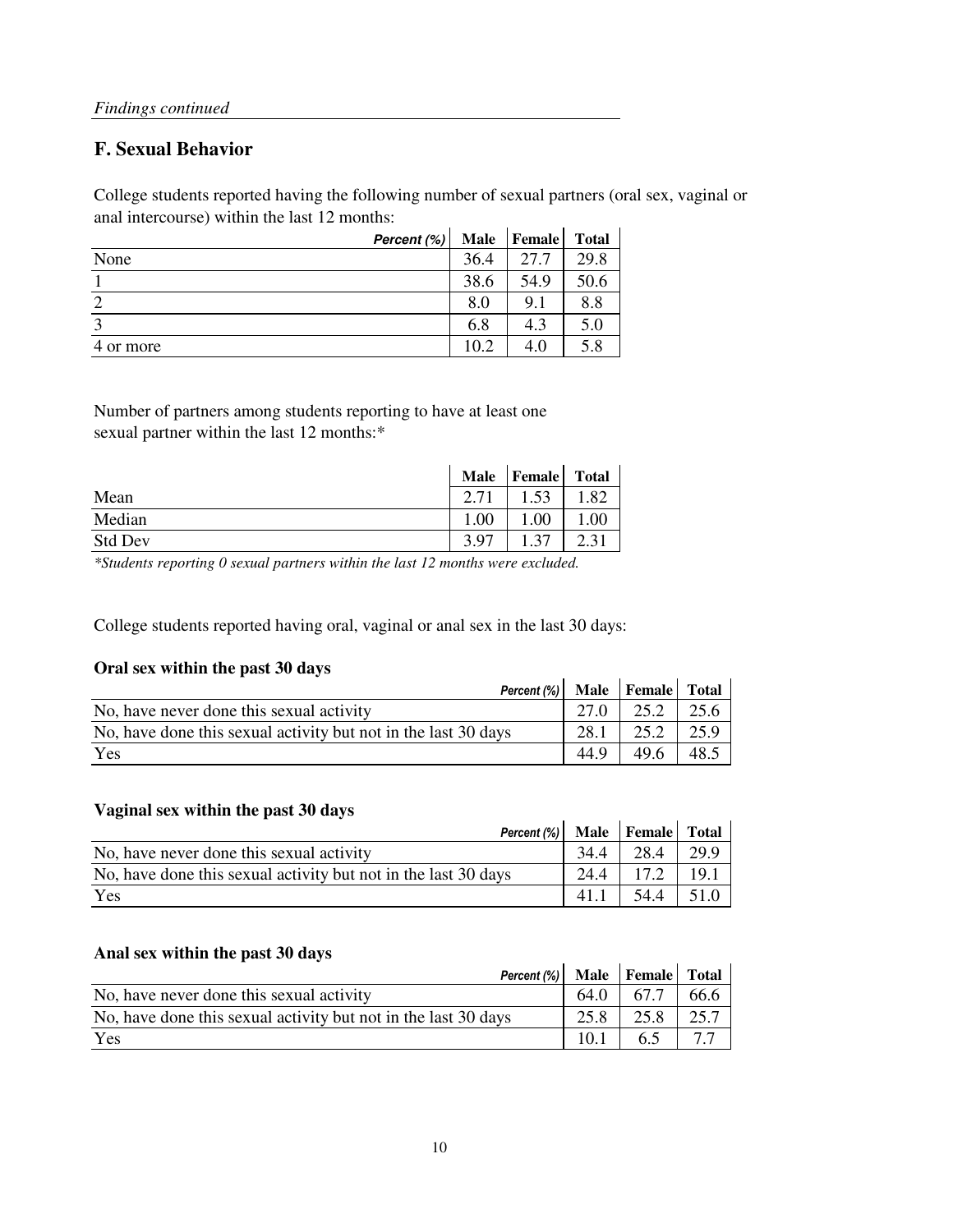|                                    | Percent (%) Male Female Total |      |      |      |
|------------------------------------|-------------------------------|------|------|------|
| Sexually active students reported* |                               |      |      |      |
| Oral sex                           |                               | 10.9 | 2.2  | 4.3  |
| Vaginal intercourse                |                               | 42.9 | 37.2 | 38.3 |
| Anal intercourse                   |                               | 50.0 | 17.5 |      |
|                                    |                               |      |      |      |

#### Using a condom or other protective barrier within the last 30 days (*mostly or always*):

*\*Students responding "Never did this sexual activity" or "Have not done this during the last thirty days" were excluded from the analysis.*

#### **Contraceptive use reported by students or their partner the last time they had vaginal intercourse:**

|                                               | Percent (%) Male Female Total |      |       |      |
|-----------------------------------------------|-------------------------------|------|-------|------|
| Yes, used a method of contraception           |                               | 38.2 | 145.8 | 44.0 |
| Not applicable/Didn't use a method/Don't know |                               | 61.8 | 54.2  | 56.0 |

#### **If YES to contraceptive use the last time student had vaginal intercourse, reported means of birth control used among college students or their partner to prevent pregnancy:**

| Percent (%)                                                    | <b>Male</b> | Female | <b>Total</b> |
|----------------------------------------------------------------|-------------|--------|--------------|
| Birth control pills (monthly or extended cycle)                | 47.1        | 47.8   | 48.0         |
| Birth control shots                                            | 2.9         | 1.8    | 2.0          |
| Birth control implants                                         | 8.8         | 0.0    | 2.0          |
| Birth control patch                                            | 2.9         | 0.9    | 1.4          |
| Vaginal ring                                                   | 2.9         | 6.3    | 5.4          |
| Intrauterine device                                            | 2.9         | 4.4    | 4.1          |
| Male condom                                                    | 73.5        | 59.3   | 62.2         |
| Female condom                                                  | 2.9         | 2.7    | 2.7          |
| Diaphragm or cervical cap                                      | 2.9         | 0.0    | 0.7          |
| Contraceptive sponge                                           | 3.0         | 0.0    | 0.7          |
| Spermicide (foam, jelly, cream)                                | 8.8         | 3.5    | 4.7          |
| Fertility awareness (calendar, mucous, basal body temperature) | 5.9         | 10.6   | 9.5          |
| Withdrawal                                                     | 23.5        | 31.9   | 29.7         |
| Sterilization (hysterectomy, tubes tied, vasectomy)            | 2.9         | 1.8    | 2.0          |
| Other method                                                   | 2.9         | 1.8    | 2.0          |
|                                                                |             |        |              |
| Male condom use plus another method                            | 35.3        | 34.5   | 34.5         |
| Any two or more methods (excluding male condoms)               | 23.5        | 31.6   | 29.5         |

 $\blacksquare$  14.9 % of sexually active college students reported using (or reported their partner used) emergency contraception ("morning after pill") within the last 12 months. (male: 3.8 %; female: 18.3 %).\*

*\*Students responding "Not sexually active" were excluded from the analysis.*

3.9 % of college students who had vaginal intercourse within the last 12 months reported experiencing an unintentional pregnancy or got someone pregnant within the last 12 months. (male: 5.9 %; female: 3.4 %).\*\* *\*\*Students responding "Have not had vaginal intercourse within the last 12 months" were excluded from the analysis.* 11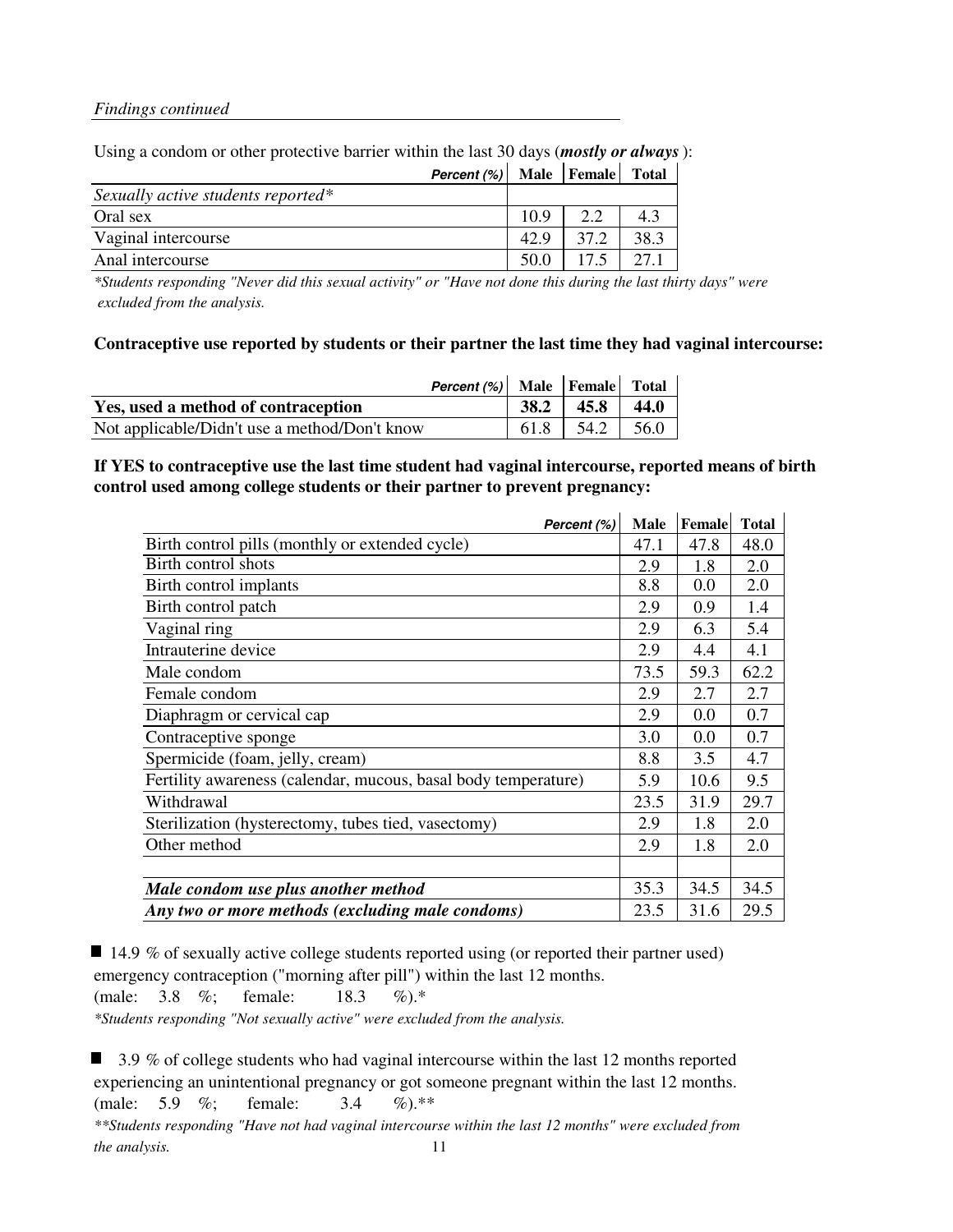### **G. Nutrition and Exercise**

College students reported usually eating the following number of servings of fruits and vegetables per day:

| Percent (%)        |      | Male Female | <b>Total</b> |
|--------------------|------|-------------|--------------|
| 0 servings per day | 79   | 11 Q        | 10.8         |
| 1-2 per day        | 70.8 | 62.         | 64.6         |
| 3-4 per day        | 18.0 | 21.0        | 20.5         |
| 5 or more per day  | 34   |             | 4.           |

College students reported the following behaviors within the past 7 days:

#### **Do moderate-intensity cardio or aerobic exercise for at least 30 minutes:**

|            | Percent (%) |      | Male Female | <b>Total</b> |
|------------|-------------|------|-------------|--------------|
| 0 days     |             | 33.7 | 37.1        | 36.4         |
| $1-4$ days |             |      | 53.8        | 53.1         |
| $5-7$ days |             | 14.6 | 9.2         | 10.6         |

#### **Do vigorous-intensity cardio or aerobic exercise for at least 20 minutes:**

|            | Percent (%) |      | Male Female Total |      |
|------------|-------------|------|-------------------|------|
| 0 days     |             | 42.7 | 55.6              | 52.0 |
| $1-2$ days |             | 36.0 | 27.0              | 29.5 |
| $3-7$ days |             | 21.3 |                   | 18.4 |

Physical Activity and Public Health: Updated Recommendations for Adults. From the American College of Sports Medicine and the American Heart Association (2007): Moderate-intensity cardio or aerobic exercise for at least 30 minutes on 5 or more days per week, or vigorous-intensity cardio or aerobic exercise for at least 20 minutes on 3 or more days per week.

**Students meeting the Recommendations for moderate-intensity exercise, vigorous-intensity exercise, or a combination of the two (2 moderate-intensity exercise periods = 1 vigorous-intensity exercise period).**

|                | Percent (%) Male Female |                          | <b>Total</b> |
|----------------|-------------------------|--------------------------|--------------|
| Guidelines met |                         | $33.7$   $30.3$   $31.1$ |              |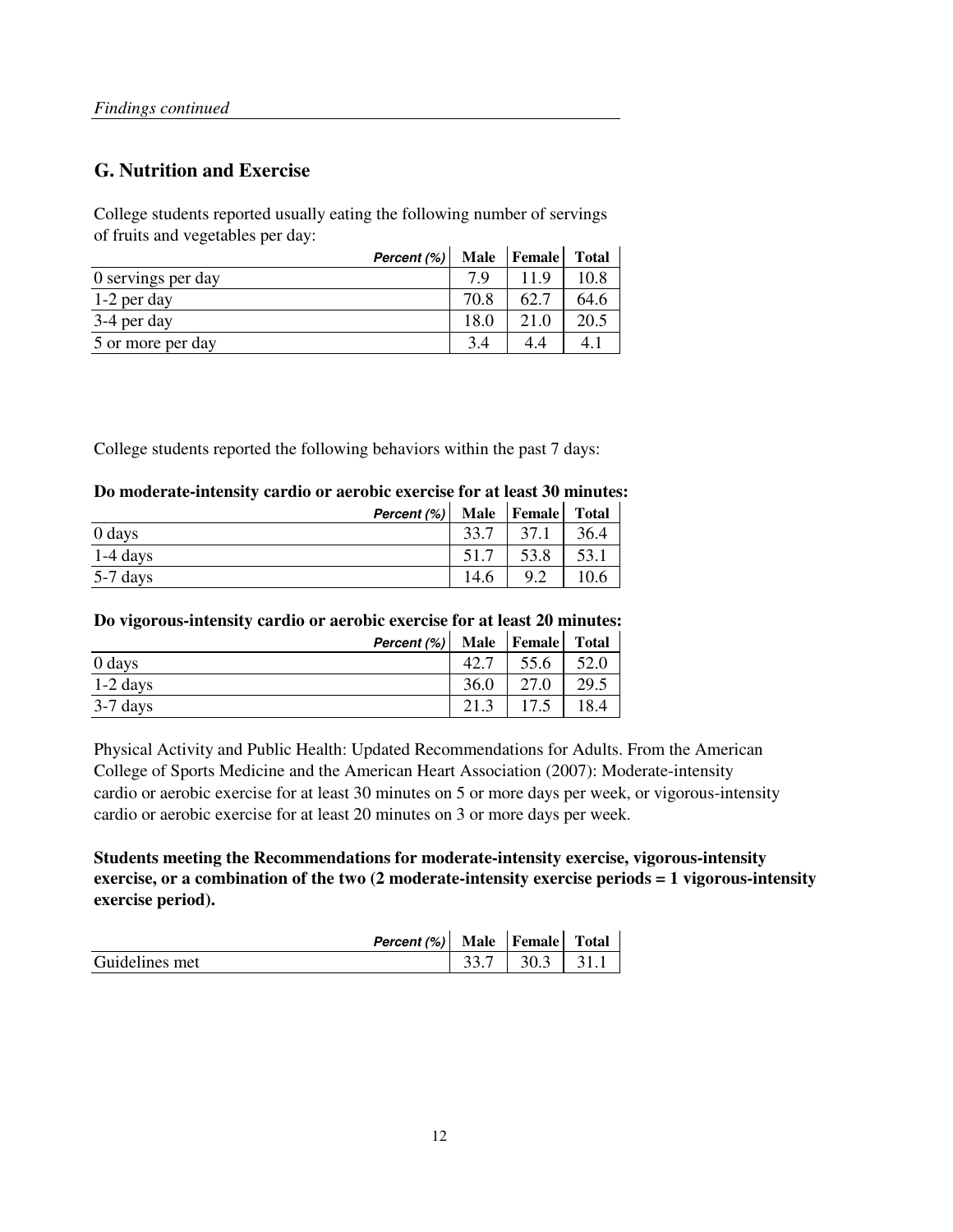Estimated average Body Mass Index (BMI): This figure incorporates reported height, and weight to form a general indicator of physical health. Categories defined by The World Health Organization (WHO) 2000, reprinted 2004. Obesity: Preventing and Managing the Global Epidemic. WHO Tech Report Series: 894.

| <b>BMI</b><br>Percent (%)   | Male  | <b>Female</b> | <b>Total</b> |
|-----------------------------|-------|---------------|--------------|
| $<$ 18.5 Underweight        | 4.5   | 5.2           | 5.0          |
| 18.5-24.9 Healthy Weight    | 43.2  | 52.2          | 50.0         |
| 25-29.9 Overweight          | 33.0  | 29.7          | 30.5         |
| 30-34.9 Class I Obesity     | 12.5  | 9.2           | 10.1         |
| 35-39.9 Class II Obesity    | 5.7   | 2.8           | 3.6          |
| $\geq$ 40 Class III Obesity | 1.1   | 0.8           | 0.9          |
|                             |       |               |              |
| Mean                        | 26.08 | 24.85         | 25.17        |
| Median                      | 25.07 | 24.09         | 24.35        |
| <b>Std Dev</b>              | 5.13  | 4.82          | 4.92         |

### **H. Mental Health**

Students reported experiencing the following within the last 12 months:

| Percent (%)            | <b>Male</b> | Female | <b>Total</b> | Percent (%)            | <b>Male</b> | Female | Total |
|------------------------|-------------|--------|--------------|------------------------|-------------|--------|-------|
| No, never              | 33.7        | 26.9   | 28.6         | No, never              | 16.9        | 8.7    | 10.8  |
| No, not last 12 months | 22.5        | 22.1   | 22.2         | No, not last 12 months | 7.9         | 5.9    | 6.4   |
| Yes, last 2 weeks      | 19.1        | 18.6   | 18.7         | Yes, last 2 weeks      | 38.2        | 49.4   | 46.6  |
| Yes, last 30 days      | 4.5         | 14.2   | 11.7         | Yes, last 30 days      | 18.0        | 15.0   | 15.7  |
| Yes, in last 12 months | 20.2        | 18.2   | 19.0         | Yes, in last 12 months | 19.1        | 20.9   | 20.4  |
|                        |             |        |              |                        |             |        |       |
| <b>Any</b> time within |             |        |              | Any time within        |             |        |       |
| the last 12 months     | 43.8        | 51.0   | 49.3         | the last 12 months     | 75.3        | 85.4   | 82.8  |

#### Felt exhausted (not from physical activity) Felt very lonely

| Percent (%)            | <b>Male</b> | Female | <b>Total</b> | Percent (%)            | Male | Female | Total |
|------------------------|-------------|--------|--------------|------------------------|------|--------|-------|
| No, never              | 20.5        | 10.7   | 13.2         | No, never              | 20.2 | 24.1   | 23.0  |
| No, not last 12 months | 5.7         | 5.9    | 5.8          | No, not last 12 months | 22.5 | 21.3   | 21.6  |
| Yes, last 2 weeks      | 42.0        | 48.6   | 47.1         | Yes, last 2 weeks      | 25.8 | 27.3   | 27.1  |
| Yes, last 30 days      | 10.2        | 18.2   | 16.1         | Yes, last 30 days      | 5.6  | 7.5    | 7.0   |
| Yes, in last 12 months | 21.6        | 16.6   | 17.8         | Yes, in last 12 months | 25.8 | 19.8   | 21.3  |
|                        |             |        |              |                        |      |        |       |
| Any time within        |             |        |              | Any time within        |      |        |       |
| the last 12 months     | 73.9        | 83.4   | 81.0         | the last 12 months     | 57.3 | 54.5   | 55.4  |

#### **Felt things were hopeless Felt overwhelmed by all you had to do**

| Percent (%) | Male | Female | <b>Total</b> | Percent (%)            | <b>Male</b> | Female | <b>Total</b> |
|-------------|------|--------|--------------|------------------------|-------------|--------|--------------|
|             | 33.7 | 26.9   | 28.6         | No, never              | 16.9        | 8.7    | 10.8         |
| months      | 22.5 | 22.1   | 22.2         | No, not last 12 months | 7.9         | 5.9    | 6.4          |
| eks         | 19.1 | 18.6   | 18.7         | Yes, last 2 weeks      | 38.2        | 49.4   | 46.6         |
| ys          | 4.5  | 14.2   | 11.7         | Yes, last 30 days      | 18.0        | 15.0   | 15.7         |
| months      | 20.2 | 18.2   | 19.0         | Yes, in last 12 months | 19.1        | 20.9   | 20.4         |
|             |      |        |              |                        |             |        |              |
| in          |      |        |              | Any time within        |             |        |              |
| nths        | 43.8 | 51.0   | 49.3         | the last 12 months     | 75.3        | 85.4   | 82.8         |
|             |      |        |              |                        |             |        |              |

| Percent (%)               | <b>Male</b> | <b>Female</b> | <b>Total</b> | Percent (%)            | <b>Male</b> | Female | <b>Total</b> |
|---------------------------|-------------|---------------|--------------|------------------------|-------------|--------|--------------|
|                           | 20.5        | 10.7          | 13.2         | No, never              | 20.2        | 24.1   | 23.0         |
| months                    | 5.7         | 5.9           | 5.8          | No, not last 12 months | 22.5        | 21.3   | 21.6         |
| eks                       | 42.0        | 48.6          | 47.1         | Yes, last 2 weeks      | 25.8        | 27.3   | 27.1         |
| ys                        | 10.2        | 18.2          | 16.1         | Yes, last 30 days      | 5.6         | 7.5    | 7.0          |
| months                    | 21.6        | 16.6          | 17.8         | Yes, in last 12 months | 25.8        | 19.8   | 21.3         |
|                           |             |               |              |                        |             |        |              |
| $\overline{\mathfrak{m}}$ |             |               |              | Any time within        |             |        |              |
| nths                      | 73.9        | 83.4          | 81.0         | the last 12 months     | 57.3        | 54.5   | 55.4         |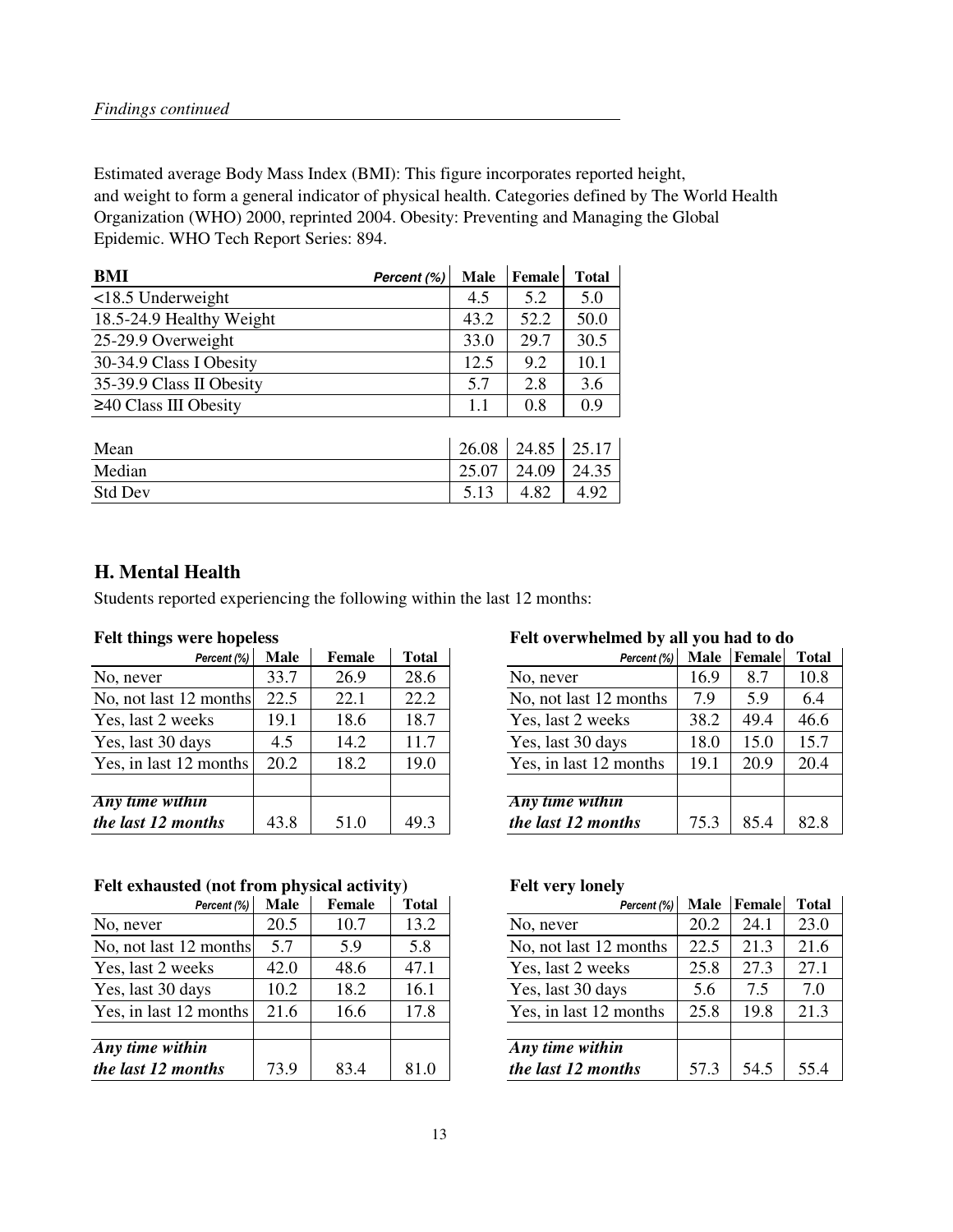| Percent (%)                        | <b>Male</b> | <b>Female</b> | <b>Total</b> | Percent (%)            | <b>Male</b> | Female | Total |
|------------------------------------|-------------|---------------|--------------|------------------------|-------------|--------|-------|
| No, never                          | 21.3        | 17.5          | 18.4         | No, never              | 42.7        | 37.3   | 38.6  |
| No, not last 12 months             | 27.0        | 19.8          | 21.6         | No, not last 12 months | 27.0        | 25.0   | 25.4  |
| Yes, last 2 weeks                  | 22.5        | 28.6          | 27.2         | Yes, last 2 weeks      | 15.7        | 15.9   | 16.1  |
| Yes, last 30 days                  | 11.2        | 11.9          | 11.7         | Yes, last 30 days      | 2.2         | 8.3    | 6.7   |
| Yes, in last 12 months             | 18.0        | 22.2          | 21.1         | Yes, in last 12 months | 12.4        | 13.5   | 13.2  |
|                                    |             |               |              |                        |             |        |       |
| $\overline{Any \, time \, within}$ |             |               |              | Any time within        |             |        |       |
| the last 12 months                 | 51.7        | 62.7          | 59.9         | the last 12 months     | 30.3        | 37.7   | 36.0  |

#### Felt overwhelming anxiety **Felt overwhelming anger**

| Percent (%)            | <b>Male</b> | Female | <b>Total</b> | Percent (%)            | <b>Male</b> | Female | Total |
|------------------------|-------------|--------|--------------|------------------------|-------------|--------|-------|
| No, never              | 36.0        | 25.0   | 27.8         | No, never              | 39.3        | 36.1   | 36.8  |
| No, not last 12 months | 19.1        | 14.7   | 15.8         | No, not last 12 months | 24.7        | 23.0   | 23.4  |
| Yes, last 2 weeks      | 18.0        | 27.8   | 25.4         | Yes, last 2 weeks      | 13.5        | 17.9   | 16.7  |
| Yes, last 30 days      | 9.0         | 14.3   | 12.9         | Yes, last 30 days      | 3.4         | 10.3   | 8.5   |
| Yes, in last 12 months | 18.0        | 18.3   | 18.1         | Yes, in last 12 months | 19.1        | 12.7   | 14.6  |
|                        |             |        |              |                        |             |        |       |
| Any time within        |             |        |              | Any time within        |             |        |       |
| the last 12 months     | 44.9        | 60.3   | 56.4         | the last 12 months     | 36.0        | 40.9   | 39.8  |

#### **Seriously considered suicide Attempted suicide**

| Percent (%)            | <b>Male</b> | Female | <b>Total</b> | Percent (%)            | <b>Male</b> | Female | Total |
|------------------------|-------------|--------|--------------|------------------------|-------------|--------|-------|
| No, never              | 80.9        | 77.8   | 78.4         | No, never              | 92.1        | 90.1   | 90.4  |
| No, not last 12 months | 12.4        | 13.9   | 13.7         | No, not last 12 months | 6.7         | 8.7    | 8.5   |
| Yes, last 2 weeks      | 0.0         | 1.6    | 1.2          | Yes, last 2 weeks      | 0.0         | 0.0    | 0.0   |
| Yes, last 30 days      | 2.2         | 1.6    | 1.8          | Yes, last 30 days      | 1.1         | 0.0    | 0.3   |
| Yes, in last 12 months | 4.5         | 5.2    | 5.0          | Yes, in last 12 months | 0.0         | 1.2    | 0.9   |
| Any time within        |             |        |              | Any time within        |             |        |       |
| the last 12 months     | 6.7         | 8.3    | 7.9          | the last 12 months     | 1.1         | 1.2    | 1.2   |

#### **Intentionally cut, burned, bruised, or otherwise injured yourself** i.

| Percent (%)            | Male | Female | <b>Total</b> |
|------------------------|------|--------|--------------|
| No, never              | 91.1 | 85.3   | 86.5         |
| No, not last 12 months | 7.8  | 11.2   | 10.5         |
| Yes, last 2 weeks      | 0.0  | 0.8    | 0.6          |
| Yes, last 30 days      | 0.0  | 0.8    | 0.6          |
| Yes, in last 12 months | 1.1  | 2.0    | 1.8          |
|                        |      |        |              |
| Any time within        |      |        |              |
| the last 12 months     | 1.1  | 3.6    | 2.9          |

#### **Felt very sad Felt so depressed that it was difficult to function**

| Percent (%)             | <b>Male</b> | <b>Female</b> | <b>Total</b> | Percent (%)            | <b>Male</b> | Female | <b>Total</b> |
|-------------------------|-------------|---------------|--------------|------------------------|-------------|--------|--------------|
|                         | 21.3        | 17.5          | 18.4         | No, never              | 42.7        | 37.3   | 38.6         |
| months                  | 27.0        | 19.8          | 21.6         | No, not last 12 months | 27.0        | 25.0   | 25.4         |
| eks                     | 22.5        | 28.6          | 27.2         | Yes, last 2 weeks      | 15.7        | 15.9   | 16.1         |
| ys                      | 11.2        | 11.9          | 11.7         | Yes, last 30 days      | 2.2         | 8.3    | 6.7          |
| months                  | 18.0        | 22.2          | 21.1         | Yes, in last 12 months | 12.4        | 13.5   | 13.2         |
|                         |             |               |              |                        |             |        |              |
| $\overline{\mathbf{m}}$ |             |               |              | Any time within        |             |        |              |
| nths                    | 51.7        | 62.7          | 59.9         | the last 12 months     | 30.3        | 37.7   | 36.0         |

| Percent (%)             | <b>Male</b> | <b>Female</b> | <b>Total</b> | Percent (%)            | <b>Male</b> | Female | <b>Total</b> |
|-------------------------|-------------|---------------|--------------|------------------------|-------------|--------|--------------|
|                         | 36.0        | 25.0          | 27.8         | No, never              | 39.3        | 36.1   | 36.8         |
| months                  | 19.1        | 14.7          | 15.8         | No, not last 12 months | 24.7        | 23.0   | 23.4         |
| eks                     | 18.0        | 27.8          | 25.4         | Yes, last 2 weeks      | 13.5        | 17.9   | 16.7         |
| ys                      | 9.0         | 14.3          | 12.9         | Yes, last 30 days      | 3.4         | 10.3   | 8.5          |
| months                  | 18.0        | 18.3          | 18.1         | Yes, in last 12 months | 19.1        | 12.7   | 14.6         |
|                         |             |               |              |                        |             |        |              |
| $\overline{\mathbf{m}}$ |             |               |              | Any time within        |             |        |              |
| nths                    | 44.9        | 60.3          | 56.4         | the last 12 months     | 36.0        | 40.9   | 39.8         |

| Percent (%) | <b>Male</b> | <b>Female</b> | <b>Total</b> | Percent (%)            | <b>Male</b> | <b>Female</b> | <b>Total</b> |
|-------------|-------------|---------------|--------------|------------------------|-------------|---------------|--------------|
|             | 80.9        | 77.8          | 78.4         | No, never              | 92.1        | 90.1          | 90.4         |
| months      | 12.4        | 13.9          | 13.7         | No, not last 12 months | 6.7         | 8.7           | 8.5          |
| eks         | $0.0\,$     | 1.6           | 1.2          | Yes, last 2 weeks      | 0.0         | 0.0           | 0.0          |
| ys          | 2.2         | 1.6           | 1.8          | Yes, last 30 days      | 1.1         | 0.0           | 0.3          |
| months      | 4.5         | 5.2           | 5.0          | Yes, in last 12 months | 0.0         | 1.2           | 0.9          |
|             |             |               |              |                        |             |               |              |
| in          |             |               |              | Any time within        |             |               |              |
| nths        | 6.7         | 8.3           | 7.9          | the last 12 months     |             | 1.2           | 12           |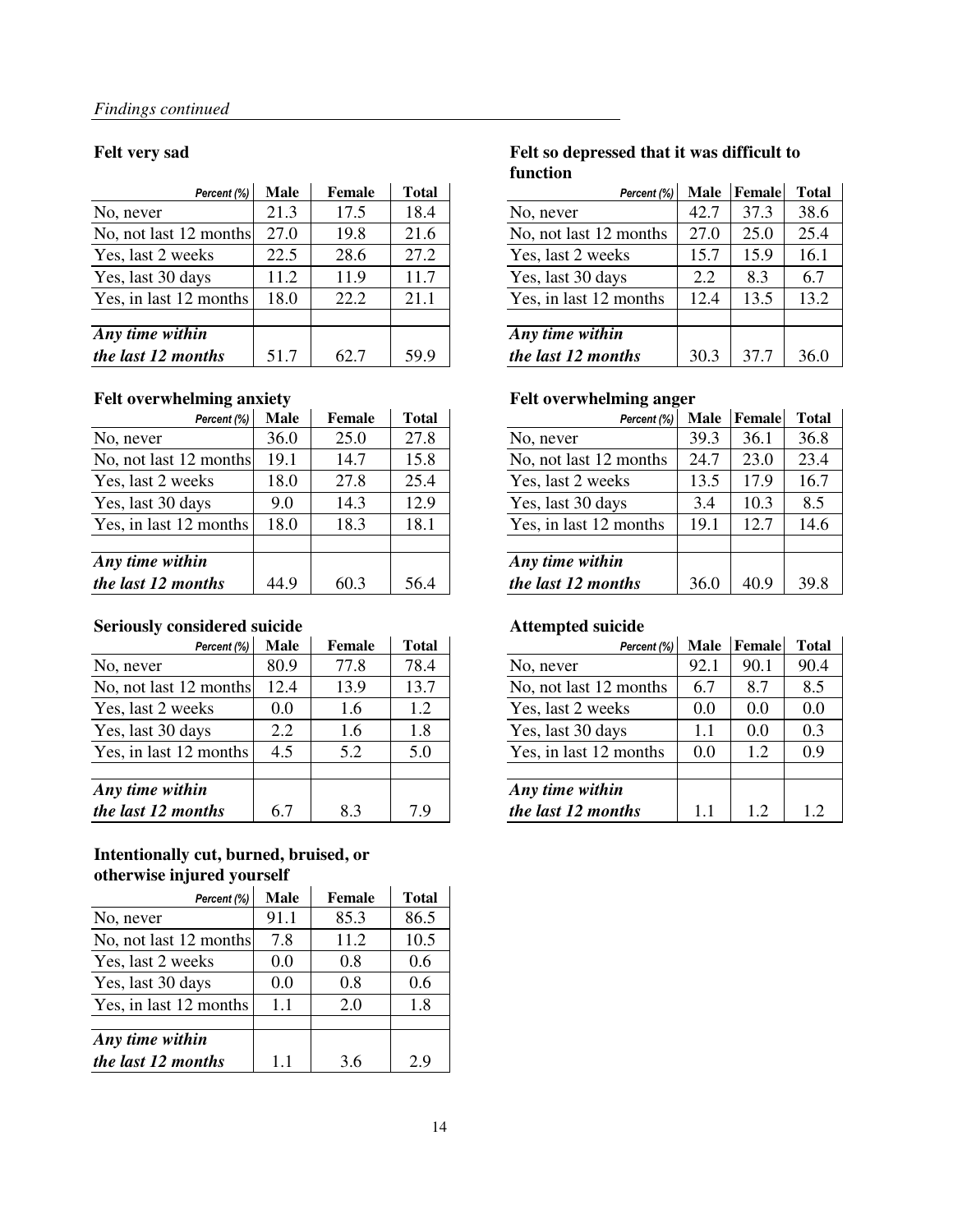### **Within the last 12 months, diagnosed or treated by a professional for the following:**

| Percent (%)                                           | <b>Male</b> | <b>Female</b> | <b>Total</b> |
|-------------------------------------------------------|-------------|---------------|--------------|
| Anorexia                                              | 0.0         | 0.4           | 0.3          |
| Anxiety                                               | 18.0        | 11.9          | 13.4         |
| Attention Deficit and Hyperactivity Disorder          | 5.6         | 3.2           | 3.8          |
| <b>Bipolar Disorder</b>                               | 3.4         | 0.4           | 1.2          |
| <b>Bulimia</b>                                        | 1.1         | 0.8           | 0.9          |
| Depression                                            | 12.4        | 13.9          | 13.5         |
| Insomnia                                              | 5.6         | 4.8           | 5.0          |
| Other sleep disorder                                  | 3.4         | 1.6           | 2.0          |
| Obsessive Compulsive Disorder                         | 3.4         | 0.8           | 1.5          |
| Panic attacks                                         | 7.9         | 5.9           | 6.4          |
| Phobia                                                | 1.1         | 1.2           | 1.2          |
| Schizophrenia                                         | 0.0         | 0.4           | 0.3          |
| Substance abuse or addiction                          | 2.3         | 1.6           | 1.8          |
| Other addiction                                       | 0.0         | 0.8           | 0.6          |
| Other mental health condition                         | 3.4         | 2.4           | 2.6          |
|                                                       |             |               |              |
| Students reporting none of the above                  | 76.4        | 77.5          | 77.3         |
| Students reporting only one of the above              | 7.9         | 9.1           | 8.7          |
| <b>Students reporting both Depression and Anxiety</b> | 11.2        | 9.1           | 9.6          |
| Students reporting any two or more of the above       |             |               |              |
| excluding the combination of Depression and Anxiety   | 6.7         | 3.2           | 4.1          |

#### **Within the last 12 months, any of the following been traumatic or very difficult to handle:**

| Percent (%)                                | <b>Male</b> | Female | <b>Total</b> |
|--------------------------------------------|-------------|--------|--------------|
| Academics                                  | 34.8        | 51.4   | 47.2         |
| Career-related issue                       | 30.3        | 33.2   | 32.7         |
| Death of family member or friend           | 9.0         | 11.1   | 10.5         |
| Family problems                            | 27.0        | 42.3   | 38.2         |
| Intimate relationships                     | 29.2        | 37.3   | 35.4         |
| Other social relationships                 | 18.0        | 22.2   | 21.1         |
| Finances                                   | 44.9        | 45.8   | 45.5         |
| Health problem of family member or partner | 22.5        | 27.3   | 26.0         |
| Personal appearance                        | 22.5        | 30.0   | 28.3         |
| Personal health issue                      | 21.3        | 27.5   | 25.8         |
| Sleep difficulties                         | 27.0        | 34.3   | 32.6         |
| Other                                      | 5.6         | 9.3    | 8.3          |
|                                            |             |        |              |
| Students reporting none of the above       | 29.2        | 23.3   | 24.8         |
| Students reporting only one of the above   | 12.4        | 9.5    | 10.2         |
| Students reporting 2 of the above          | 15.7        | 8.7    | 10.5         |
| Students reporting 3 or more of the above  | 42.7        | 58.5   | 54.5         |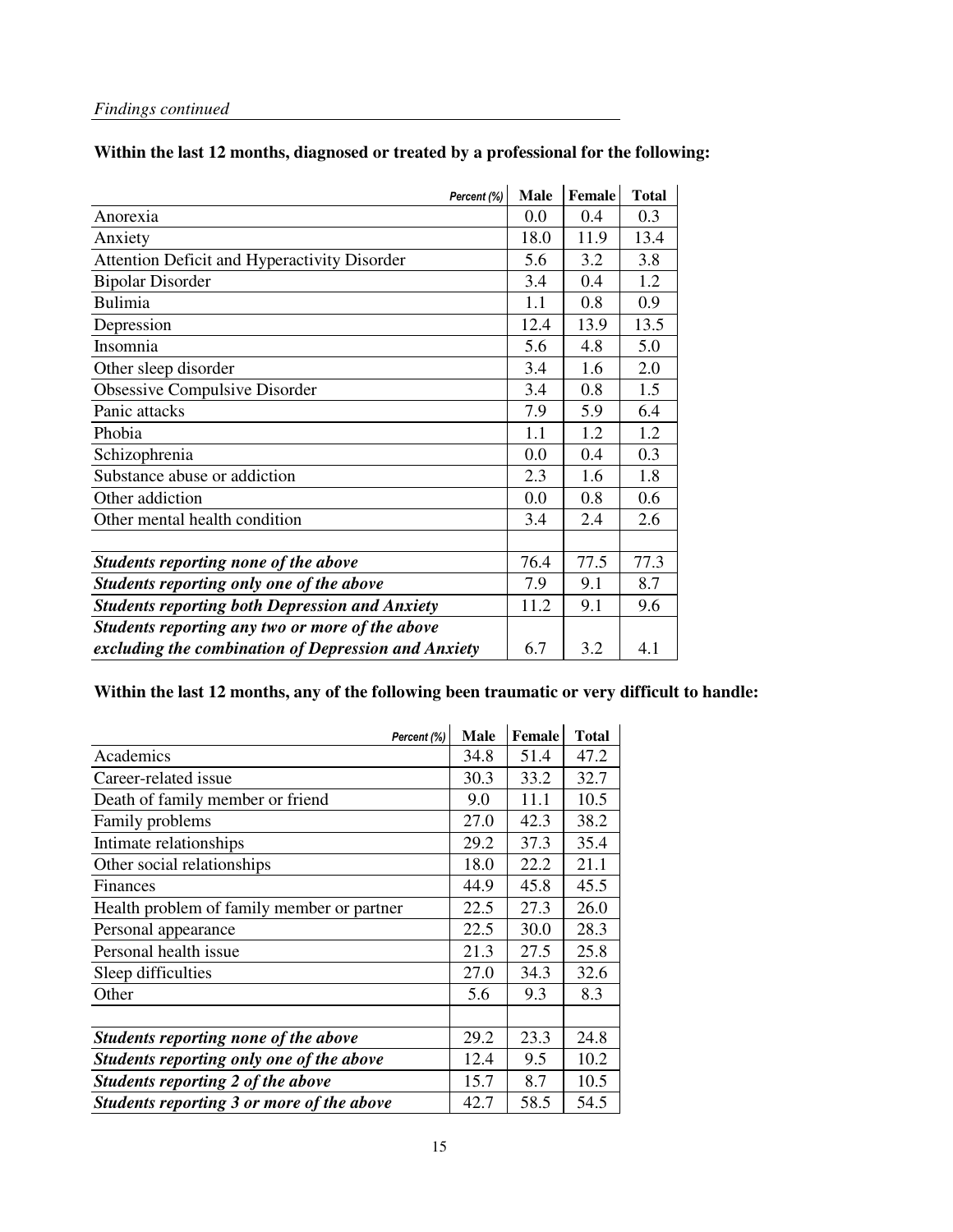#### **Within the last 12 months, how would you rate the overall level of stress experienced:**

|                          | Percent (%) | Male | Female <sup>1</sup> | <b>Total</b> |
|--------------------------|-------------|------|---------------------|--------------|
| No stress                |             | 4.4  | 3.6                 | 3.8          |
| Less than average stress |             | 10.0 | 4.0                 | 5.5          |
| Average stress           |             | 34.4 | 30.4                | 31.4         |
| More than average stress |             | 41.1 | 43.5                | 43.0         |
| Tremendous stress        |             | 10.0 | 18.6                | 16.3         |

#### **I. Sleep**

#### **Past 7 days, getting enough sleep to feel rested in the morning:**

| Percent (%) | <b>Male</b> | Female | <b>Total</b> |
|-------------|-------------|--------|--------------|
| 0 days      | 8.9         | 15.1   | 13.4         |
| $1-2$ days  | 25.6        | 37.7   | 34.7         |
| 3-5 days    | 50.0        | 39.3   | 42.0         |
| $6+$ days   | 15.6        | 7 Q    | 9.9          |

#### **Past 7 days, how often felt tired, dragged out, or sleepy during the day:**

|            | Percent (%) |      | Male   Female | <b>Total</b> |
|------------|-------------|------|---------------|--------------|
| 0 days     |             | 23.3 | 95            | 13.          |
| $1-2$ days |             | 33.3 | 26.1          | 27.9         |
| $3-5$ days |             | 36.7 | 44.3          | 42.4         |
| 6+ days    |             | 6.7  | 20.2          | 16.6         |

#### **Past 7 days, how much of a problem with sleepiness during daytime activities:**

|                            | Percent (%) | <b>Male</b> | <b>Female</b> | <b>Total</b> |
|----------------------------|-------------|-------------|---------------|--------------|
| No problem                 |             | 19.1        | 12.3          | 14.0         |
| A little problem           |             | 47.2        | 46.8          | 46.8         |
| More than a little problem |             | 27.0        | 21.8          | 23.4         |
| A big problem              |             | 3.4         | 11.9          | 9.6          |
| A very big problem         |             | 34          | 7.1           | 6.1          |